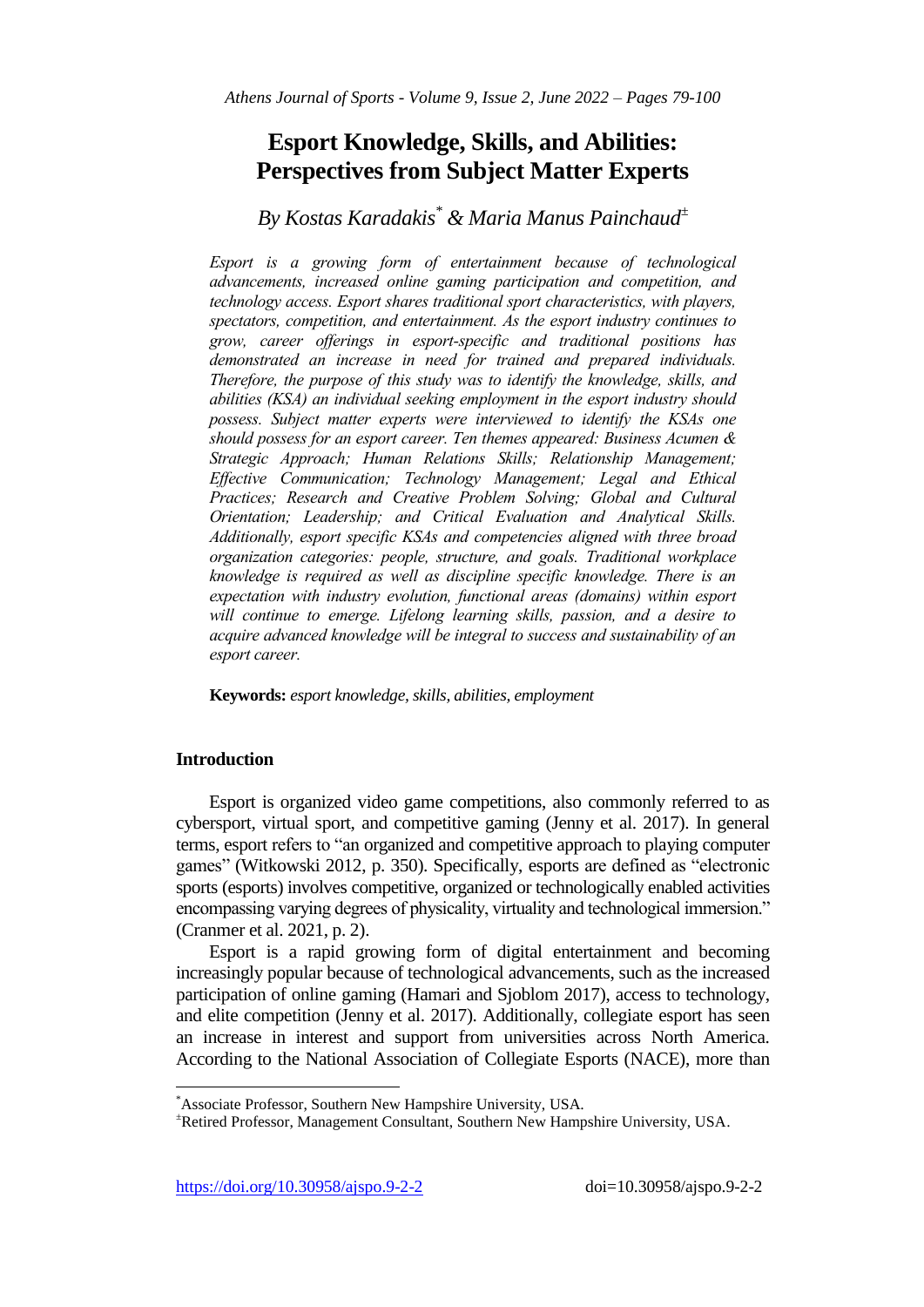170 U.S. colleges/universities offer varsity esport programs with scholarships to the players and attracting more than 40,000 players (Venero 2020). As the esport industry continues to grow in general, so have the career offerings. Hitmarker, the largest esport jobs website posted 2,497 jobs in early 2018 and reported an 87% increase in jobs offered in 2019 of 11,027. Additionally, in their Esport Jobs Report, Hitmarker estimated over 22,500 jobs in 2020, although at the time of writing only 8,884 jobs were being advertised on their website (Hitmarker 2020).

There has been ongoing debate as to the definition of esport as well as whether esport are actual sports (Cranmer et al. 2021). Arguments for or against esport being considered a sport are centered around play, organization, competition, skill, physicality, following, and institutionalization (Jenny et al. 2017). Esport encompasses several characteristics of traditional sport, including players, spectators, competition, and entertainment (Jenny et al. 2018). The debate becomes more complex because esport is the merging of culture, technology, sport and business, and unlike traditional sports, esport is an interconnection of multiple platforms synonymous with gaming (Jin 2010). Chikish et al. (2019) maintained that esport has a more multifaceted ecosystem than traditional sports, because "agents can assume multiple roles, and in this way esport and sports play should be viewed as complementary. They proposed that the esport industry is opening the new era in the sports industry" (Chikish et al. 2019, p. 61).

The esport industry offers a multitude of opportunities for participation, employment, and profit for individuals that are trained and prepared to enter the industry. Reitman et al. (2020), provides respective areas where research has emerged because of esport including business, sports science, cognitive science, informatics, media studies, law, and sociology. Other areas identified are technical disciplines such as cloud computing, networking, programming, game design, graphic design, and computer hardware design and engineering (Reavis 2021, p. 180). With the potential for entering employment in the esport industry, "covering this broad spectrum of knowledge, it is clear that no single student could reasonably expect to be an expert in more than one or a few of the domains involved nor could an individual faculty member be able to support the expanse of knowledge across these many diverse knowledge domains" (Reavis 2021, p. 180). Thus, the purpose of this paper is to provide results on the knowledge, skills, and abilities that experts in the esport industry identified that someone wanting to enter the esport industry should focus on and develop.

#### **Literature Review**

Esport is receiving interest from various areas including academics, embraced by sport management, (Jang and Byon 2020) esport has also received interest from gaming and culture, psychology and philosophy, and computer science (Cranmer et al. 2021). Like traditional sports, esport has professional players, teams, uniforms, coaches, managers, agents, leagues, competitions, marquee events, endorsement deals, player transfer fees, color commentators (shout casters), highlight reels, college scholarships, and a darker side with match fixing, doping, and gender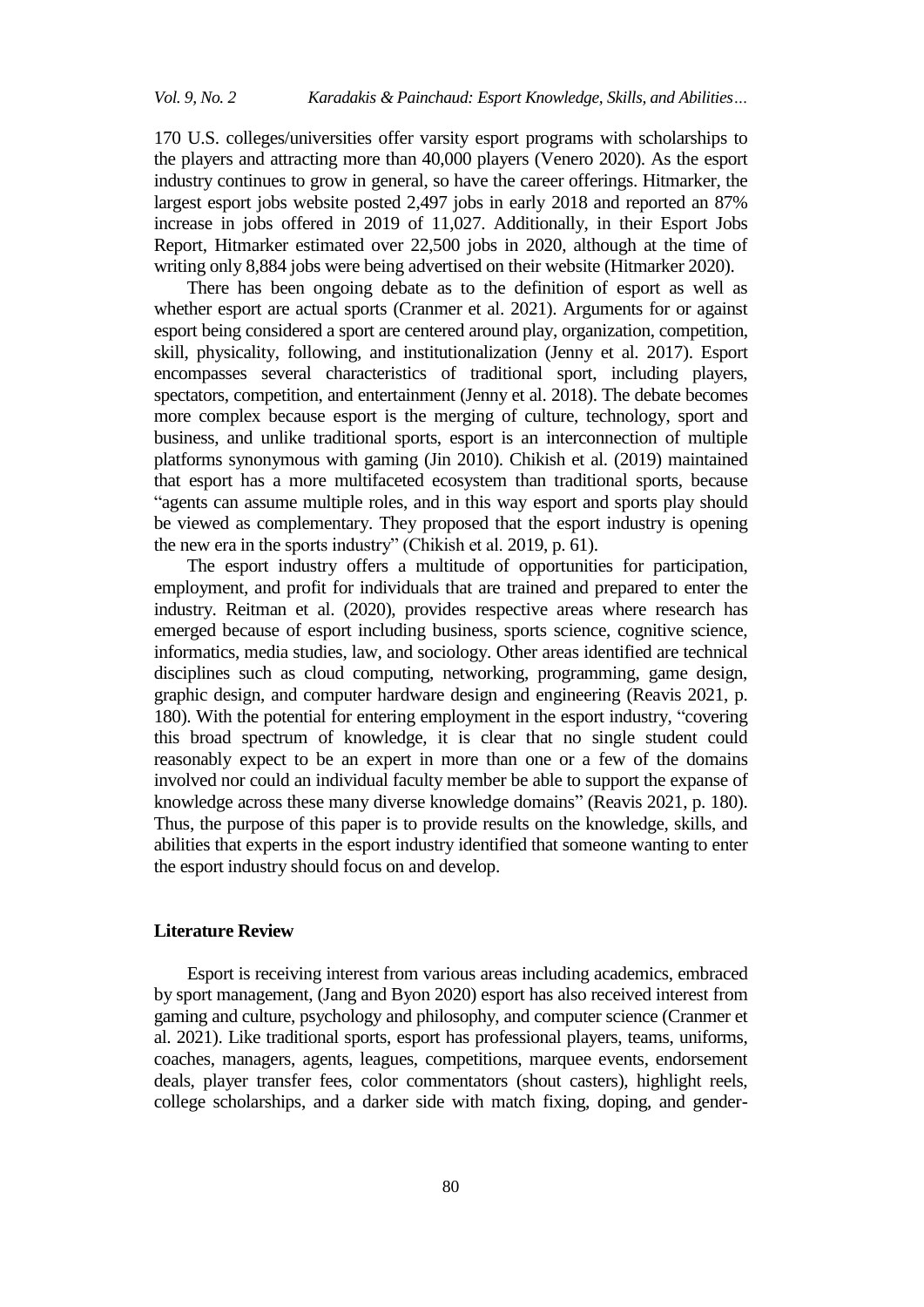related issues (Jenny et al. 2017, Li 2017, Segal 2014). All of which are potential areas of employment. The esport industry offers several career paths for individuals with knowledge, skills, and abilities, in both traditional roles and unique to esport (Hedlund et al. 2021). Esport presents different opportunities and the possibility to "incorporate and exploit emerging technologies to create new play, participation and spectator experiences, reaching new global audiences" (Cranmer et al. 2021, p. 4).

Esport viewership has continued to grow with a global viewership estimated at 435 million, of which 22% are female, and revenues expecting to reach \$1.8 billion (Israel et al. 2022, Andrews and Crawford 2021). Global viewership is expected to grow from 234 million to 285.7 million esport enthusiasts, and from 240 million to 291.6 million occasional viewers by 2024 (Israel et al. 2022). As the esport industry continues to grow there have been influences from other industries and conversely esport influencing other industries, leading to a multifaceted web of interconnected organization, activities, and stakeholders, with numerous goals and objectives (Hedlund et al. 2021). With so many facets, it becomes difficult to properly identify and define employment and career opportunities (Hedlund et al. 2021). To date, we have seen esport-specific (unique) and traditional positions being offered and needing to be filled. For example, Hitmarker reported that in 2019 the largest employment segments were software engineering, marketing, design, operations, and sales; while data, project management, education, art, and engineering had the largest percentage increase in total number of jobs available between 2018 and 2019 (Hedlund et al. 2021, Hitmarker 2020).

With job offerings and the esport industry growing, qualified individuals from other industries have entered the field to fill employment needs (Hedlund et al. 2021). The demand for individuals who can perform traditional roles (e.g., marketing, finance, sales, product management, service) in esport is growing. Hedlund et al. (2021), provide details of the various careers that are specific to esport. These include main areas for individuals that are involved with playing and coaching (college and professional); managing organizations and franchises; producing, managing, and running events; broadcasting and creating content; marketing; health and wellness; game development and design; and international careers. It is important to note, that although these roles can be similar in terms of responsibilities and essential skills, the jobs can vary because of the company's offerings, customers, policies, and the market (Hedlund et al. 2021). This is also true for traditional jobs found in esport, that need novel information and comprehension. Equally, unique and traditional esport careers present opportunities and challenges potential employees seeking to enter esport must understand (Hedlund et al. 2021).

Part of the issue in developing and training qualified candidates with the proper knowledge, skills, and abilities suited for the esport industry is where esport fits within the collegiate environment and curriculum development. Literature has examined esport' growth as an industry but also how university programs have entered and use esport as part of their sport offerings and where it should be housed (i.e., club sports or university athletic program) (Pizzo et al. 2019). This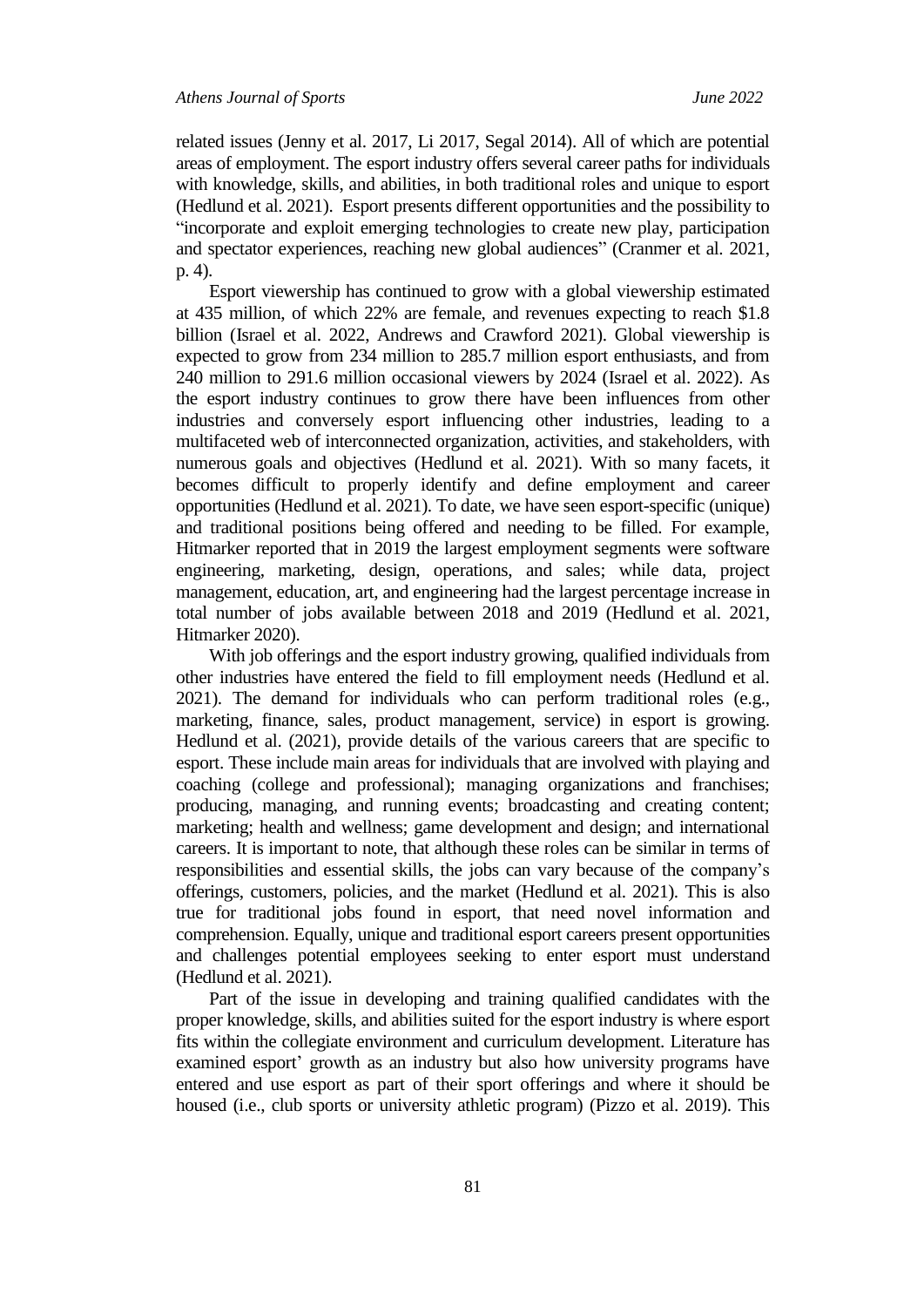## *Vol. 9, No. 2 Karadakis & Painchaud: Esport Knowledge, Skills, and Abilities…*

debate centers on supporting esport on campuses. If it is deemed to be a sport, then the program will require funding, management, promotion, and governance like other official sport programs. If it is deemed to be a club then it falls under traditional student activities and management practices (Funk et al. 2018). As the debates concerning esport as sport or not persists (Pizzo et al. 2019), and how should college esport be treated/formatted/housed (Reavis 2021) there is the question of if esport can be a legitimate major for college students (Murray et al. 2021, Raupp 2020). The challenges with developing an esport program and its abilities to build successful esport degree programs and curriculum (Reavis 2021) are also of concern. Thus far information provided about knowledge and skills needed to succeed and enter the esport industry come from profiles of individuals and organizations currently working in esport (Hedlund et al. 2021). Therefore, it is important to identify knowledge, skills, and abilities from those who have entered the esport industry to develop curriculum/programs to help train knowledgeable and passionate people to benefit the industry (Hedlund et al. 2021) and help it continue to grow.

#### *Knowledge, Skills, Abilities, and Competencies*

The Society for Human Resource Management (SHRM) is a national professional human resource (HR) organization which conducts research; plays an active, leading role in workplace employment advocacy; has a credentialling arm that sets professional standards in the field based on a body of knowledge (SHRM BoCK); and adheres to the SHRM Code of Ethics and Professional Standards in Human Resource Management (SHRM 2018). According to SHRM (2021), when conducting job analysis and developing job descriptions, there are three key elements in the process that include the identification and inclusion of knowledge, skills, and abilities, commonly known as KSAs. SHRM defines these key elements as follows:

"Knowledge – body of information necessary for task performance. "Skills – level of proficiency needed for task performance. "Abilities – capabilities necessary to perform the job." (SHRM 2021, p. 333)

For more than 20 years, formal research and surveys of business and industry organizations have attempted to identify the KSAs necessary and expected of college graduates. SHRM has consistently engaged in research regarding necessary KSAs for success in the workplace. At the turn of the  $21<sup>st</sup>$  century, there was focus on the skilled workforce shortage. At a national symposium on the aging workforce in June 2005, Susan R. Meisinger, SPHR, former president and CEO of SHRM discussed the importance for HR professionals and their organizations to support and participate in local workforce training, school-to-work programs, and to implement job training which would include mentorship and professional development programs. The US Department of Education report, the American Management Association Study and research conducted by Porter and McKibbin discuss the importance of candidates possessing "soft skills" and strategies to help develop them in college students (Painchaud 2006, pp. 45–52).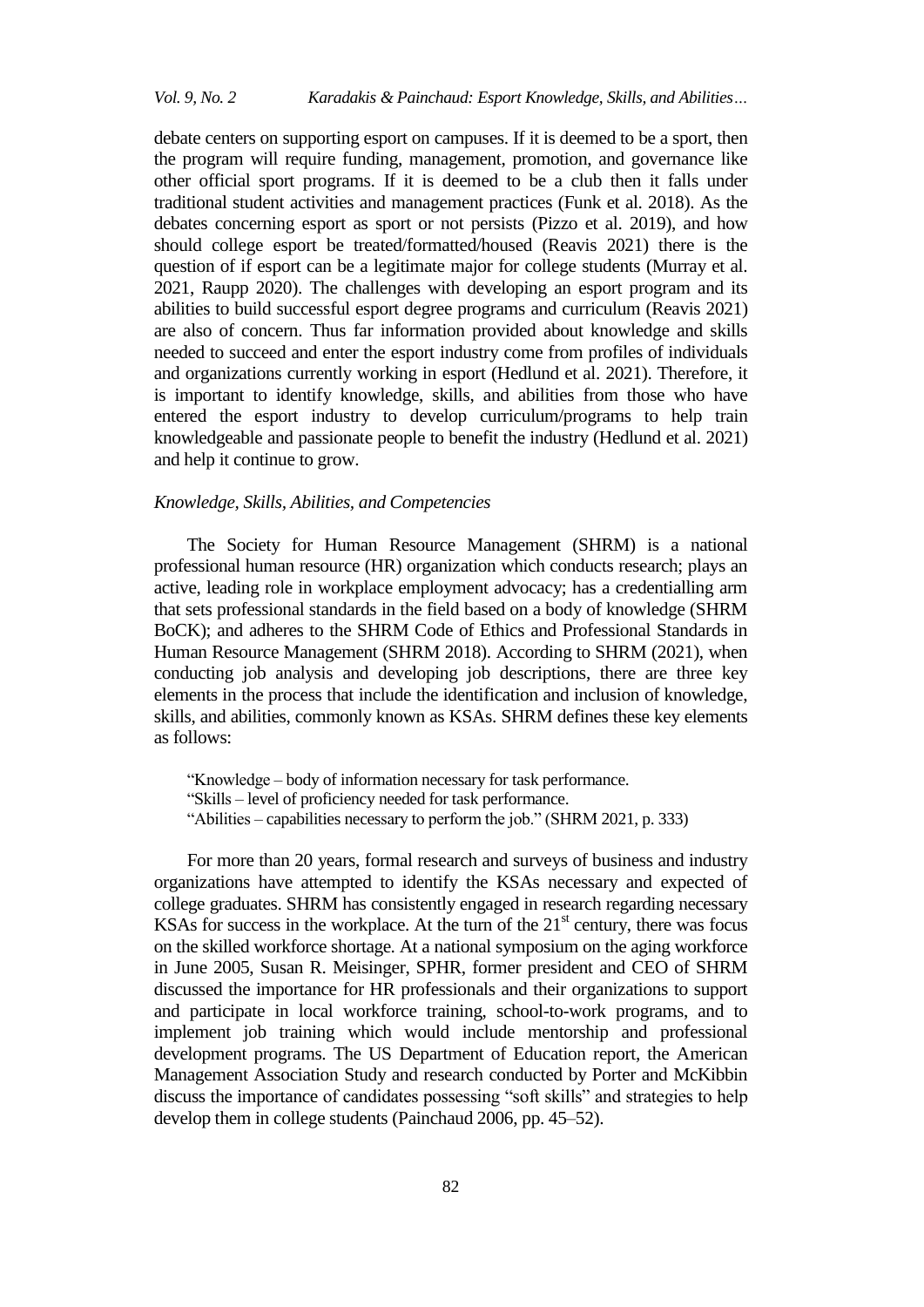When preparing for his article for SHRM, Mark Feffer interviewed senior HR managers, senior executives from consulting and training organizations, executives from staffing agencies, higher education business professors, along with analysis of recent research from the Hay Group and Adecco Staffing USA. The result was the identification that "soft skills" are becoming more important for success as the workplace evolves socially and technologically (Feffer 2016).

The Lumina Foundation released its Degree Qualification Profile which identified five areas of learning: specialized knowledge - knowledge acquired in a specialized field of study; broad, integrative knowledge - knowledge acquired in general education fields; intellectual skills - analytic inquiry, use of information resources, engaging diverse perspectives, quantitative fluency, and communication fluency; applied learning - ability to translate knowledge into action; and civic learning - sensitivity, awareness, understanding, and engagement in diversity, equity and inclusion in work, community service, and co-curricular activities (Lumina Foundation for Education 2011). These broad areas of learning align with the expected KSAs of college graduates.

In 2015, the Hart Research Associates released its findings from online surveys of employers and college students conducted on behalf of the Association of American Colleges and Universities (AAC&U). Some key findings of this research:

- 1. Employers believed that broad learning across areas including problem solving with people who have differing views, democratic institutions and values, civic capacity, liberal arts and sciences, and intercultural skills should be an expected part of college for all students, regardless of their chosen major or field of study.
- 2. Written and oral communication, teamwork, ethical decision-making, critical thinking, and the ability to apply knowledge in real world setting were the most highly valued skills identified.
- 3. Employers believe that engaging students in applied learning projects would improve learning and better prepare them for career success.
- 4. Many employers feel that college graduates fall short in their preparedness in several areas, including those the employers deem most important for workplace success. (Hart Research Associates 2015)

In 2019, SHRM published a five-part series on skill gap and readiness for work of college graduates. Part 1 (Wilkie 2019a) discussed the disconnect between higher education academic plans and what employers expect graduates to do; skills such as written communication, speaking persuasively, thinking critically, working independently, showing initiative, and interacting with others are lacking. Additionally, the research showed a big divide between how prepared students think they are for work and how prepared employers think they are. Significant gaps exist between students' and employers' perspectives in the following areas: professionalism/work ethic, oral/written communication, critical thinking/ problemsolving, teamwork/collaboration, leadership, career management, and global/ intercultural fluency. Part 2 (Wilkie 2019b) identified soft skills such as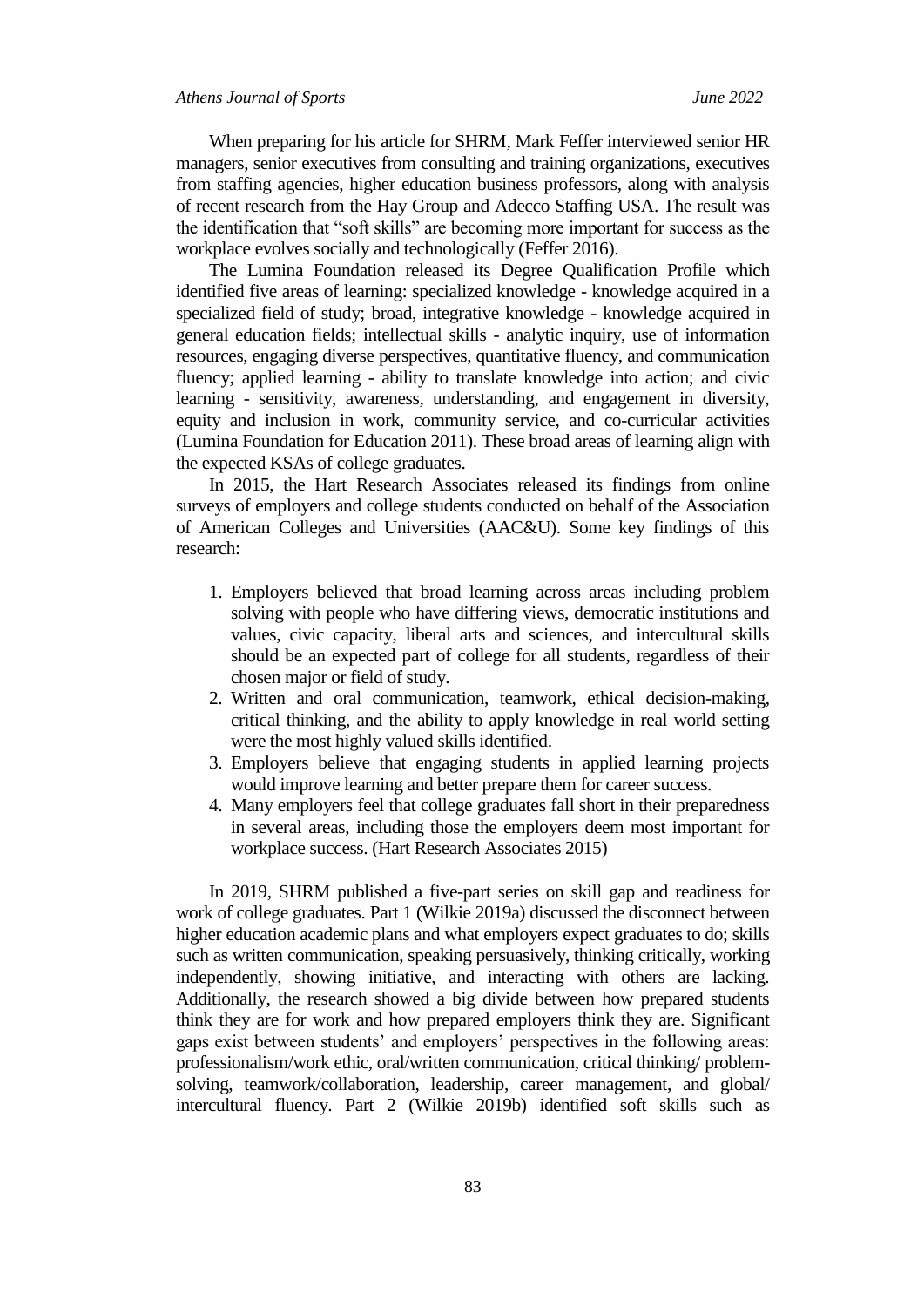adaptability, problem-solving, creativity, influence, drive, empathy, collaboration, critical thinking, and being willing to view issues from multiple perspectives as key missing elements. The four overarching soft skills categories identified were critical thinking, communication, listening, and interpersonal skills. In the  $3<sup>rd</sup>$  part of the series, Wilkie (2019c) shares employers indicate hard skills are lacking also. There is a sense of college grads not possessing basic technical and practical skills. Advancements in technology is cited as a potential cause of this gap. The reality is students are not taught the foundation functionality and capability of software so that they can appreciate the transferability to upgraded and updated systems and softwares. Additionally, they prefer calling the help desk instead of accessing the tutorial or "googling it" to learn the process. In part 4, Wilkie (2019d) discusses the importance of business leaders engaging with higher education on curricula development. In doing so, a greater understanding between academia and realworld application could be developed and result in better prepared graduates. The last part in the series, part 5 (Wilkie 2019e), suggests it may be time to reengineer higher education and the 4-year college.

In chapter 2 of *Saving Higher Education* (Bradley et al. 2012), the authors discuss the evolution of competencies. During the 1960's through the end of the twentieth century, higher education focused on "learning objectives" (Bloom et al. 1971). As technology became the driver of change in business and industry, there has been a shift in traditional knowledge, skills, and abilities of the individuals graduating with baccalaureate degrees to a more complex application. In *Assessing Student Achievement in General Education,* Banta (2007) suggests the focus of learning objectives, what faculty believe students should know, is no longer enough for graduates to thrive in the work environment. There is a greater connection of the focus of competency-based education to what graduates need to be able to do in situations, customary/typical as well as unanticipated and/or complex.

Seidman and Bradley (2002) provided the following definition of "competency" in their paper presented at the Annual Meeting of the American Educational Research Association:

"Competency proficiency refers to the ability of an individual to demonstrate the mastery of a skill and/or the application of a theory that leads to the successful attainment of performance-based outcome." (Seidman and Bradley 2002, p. 5)

The 3-Year Business Honors development team at Southern New Hampshire University (SNHU) further provided this working explanation of the definition:

"A competency is a system of behavior that can be applied in a wide range of situations. To become competent in any skill or knowledge area {competency} a person needs to understand both conceptually and behaviorally; have opportunities to practice it; get feedback on how well he or she is performing the skill or applying the knowledge; and use the competency often enough so that it is integrated into his or her behavioral repertoire." (Seidman and Bradley 2002, p. 6)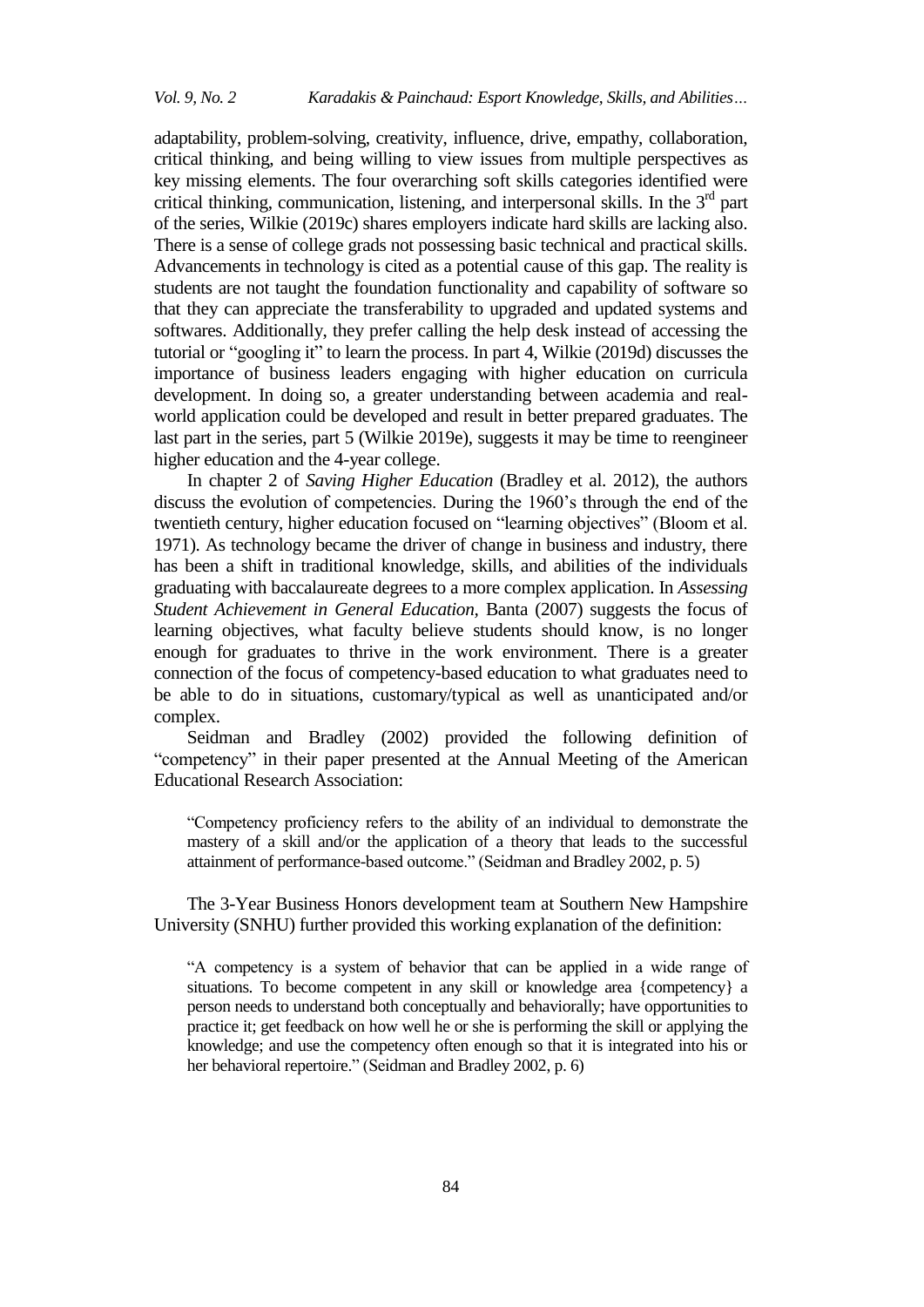#### *Athens Journal of Sports June 2022*

In 2011, the Society for Human Resource Management (SHRM) began an extensive research project involving thousands of human resource (HR) professionals and senior leadership of global organizations to identify the critical competencies necessary for HR professionals' success. As part of the research, SHRM defined competency as follows:

"A competency is a group of highly interrelated knowledge, skills, abilities and other characteristics (KSAOs) that give rise to the behaviors needed to perform a given job effectively." (SHRM 2018, p. 3)

The body of competency and knowledge (SHRM BoCK) was the result of the research project. In 2014, the SHRM BoCK was adopted as the professional standard for HR professionals to attain. The standard includes eight behavioral competencies and fifteen HR areas of expertise categorized under three knowledge domains, people, organization, and workplace. The behavioral competencies align with the broad integrative knowledge that is transferable to any career. The fifteen HR knowledge expertise relate to the specialized knowledge in the HR field (SHRM 2018).

It is clear, there are multiple definitions for competency. While most are in alignment for the purposes of clarity, this research defined competency as:

What an individual knows (knowledge and ability) and the level of proficiency (skill) with which an individual can use that knowledge; it is a high proficiency level of the application (behavior) of one's knowledge, skills, and abilities.

As esport continues to grow and becomes more accepted it provides many opportunities for colleges, faculty, and students to reach goals related to recruitment, retention, and engagement (Murray et al. 2021). Additionally, colleges have the goal of fostering students' development to critically think and solve problems in addition to other desired KSA outlined above. However, universities are still hesitant to implement esport because of a lack of expertise around the infrastructure. The reality is, students are interested in esport being incorporated in their educational program; schools just need the correct tools to help them get it started (Andrews et al. 2021). Thus, this paper aims to identify the knowledge, skills, and abilities that experts in the esport industry indicated as being important for those studying and/or pursuing a career in the esport industry.

## **Methodology**

The purpose of this study was to identify the knowledge, skills, and abilities an individual should seek to develop/provide competencies should they seek employment in the esport industry. Additionally, the purpose of this study is to help provide key/common areas in which experts from the esport industry suggest students/programs focus. To that end, 25 esport industry experts were interviewed to increase its relevance and validity (Cranmer et al. 2021). A semi-structure, virtual interview was conducted in which introductions, and the interviewer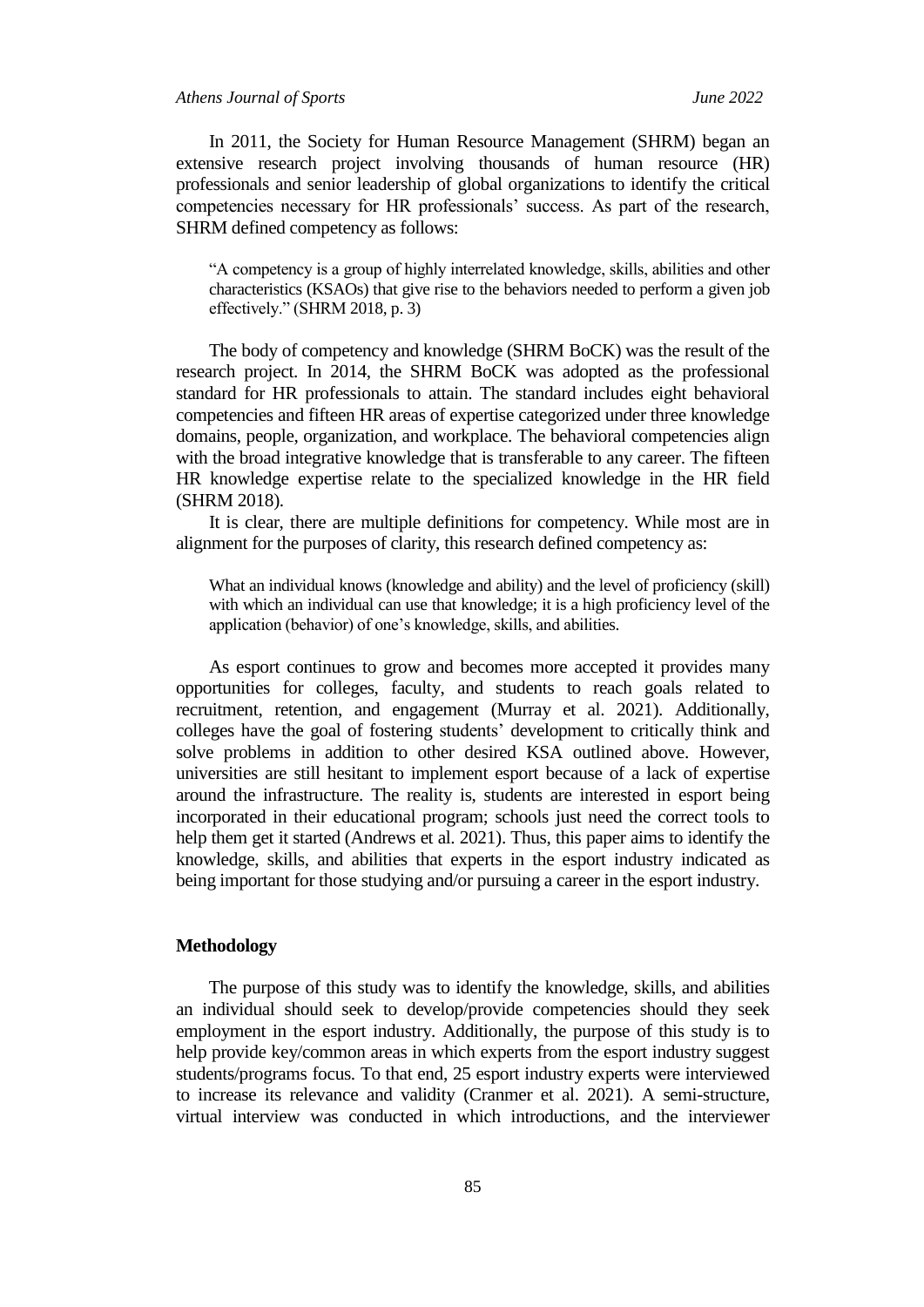## *Vol. 9, No. 2 Karadakis & Painchaud: Esport Knowledge, Skills, and Abilities…*

purpose for contacting and interviewing participants where provided. Then each interviewee was asked the same questions. From their experience/perspective what are the knowledge, skills, and abilities someone that wants to enter the esport industry should focus on/or if they are studying esport should develop. Notes were taken and transcribed during the interview process. Each interviewee was sent their responses to either add/change/clarify any additional information.

#### *Participants*

The 25 interviewees of this study included 22 males and 3 females. They fell into four main categories: higher educational institutions, recognized governing authorities, existing esport organizations, and active participants in esport. Eight individuals fell into the category of the higher education institutions including faculty, administrators, authors, researchers, and coordinators. The recognized governing authorities included four interviewees holding positions of commissioners, executive directors, and legal expert. Seven of the research participants are representatives from the esport industry in senior leadership positions. Additionally, six individuals are active participants as coaches, streamers, competitive and casual players. (See Figure 1 for participant profiles.)



Governing Authorities

**Figure 1.** *Participant Profiles*

#### *Data Collection and Analysis*

Active esport Participants

 $\theta$ 1 2

The general inductive approach was used to analyze the qualitative data to identify themes in the text data that were related to the purpose of the study. Once the data files were cleaned and put into a common format, the analysis commenced with a close reading of the text, which was carried out by two members of the evaluation team. During the analysis, specific themes were developed, which in the view of the investigators captured core messages reported by participants.

Higher **Education Institutions**  Senior Leaders in esport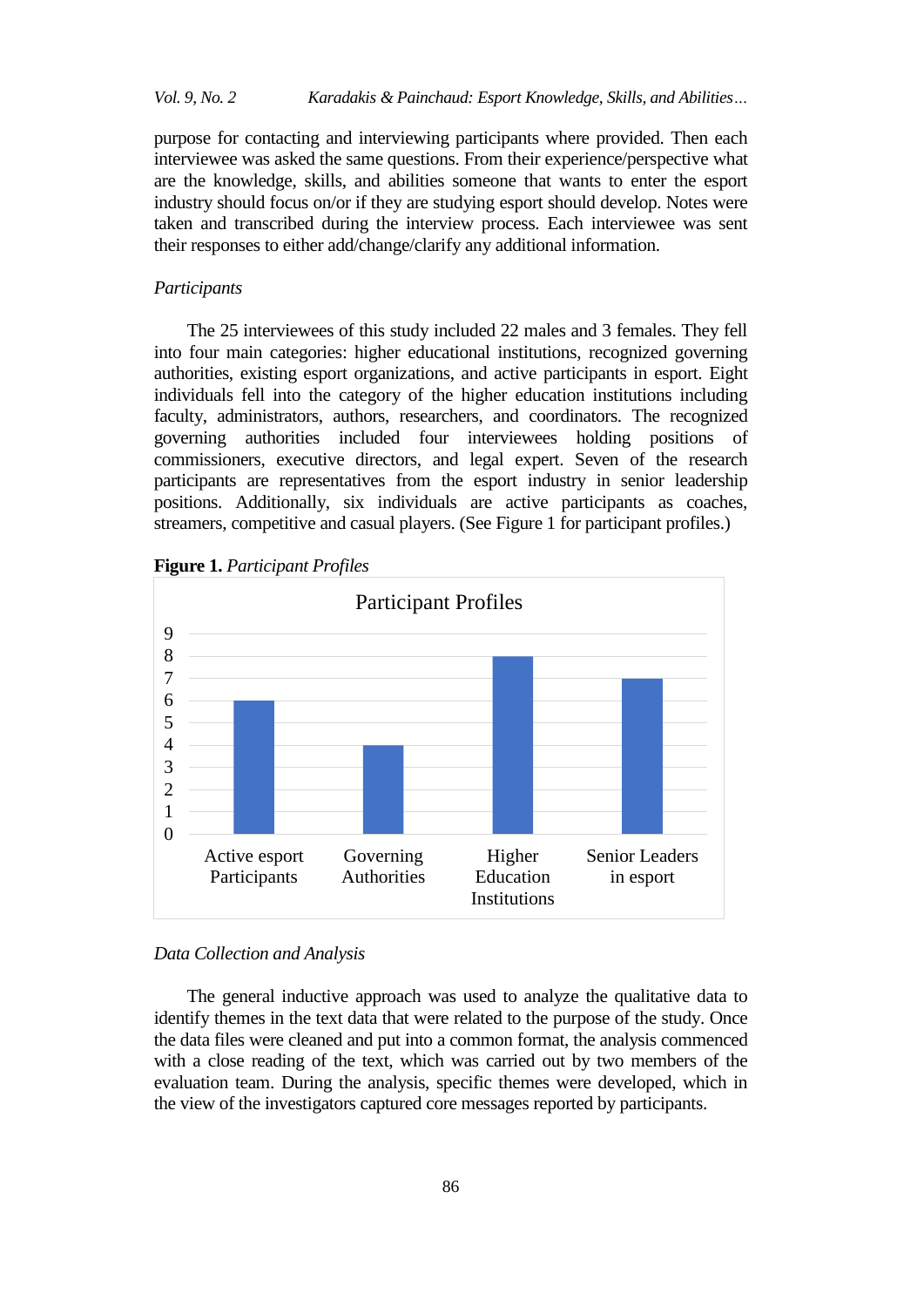### *Athens Journal of Sports June 2022*

General inductive approach was appropriate for this study given the purpose of the study and as Thomas (2006, p. 238) suggests using an inductive approach is suitable when the purpose is to:

- (a) condense raw text data into a brief, summary format;
- (b) establish clear links between the evaluation or research objectives and the summary findings derived from the raw data; and
- (c) develop a framework of the underlying structure of experiences or processes that are evident in the raw data.

The following procedures were used to analyze the data as outlined by Thomas (2006, pp. 241–242):

1. Preparation of raw data files (data cleaning/scrubbing): Format the raw data files in a common format. Print and/or make a backup of each raw data file (e.g., each interview). Transcripts and notes taken during the interviews utilized Microsoft Word. Each participant was given a copy of their interview to review once all data was collected.

2. Close reading of text: Once text has been prepared, the raw text is read in detail until the evaluator is familiar with its content and gains an understanding of the themes and events covered in the text.

3. Creation of categories: The evaluator identifies and defines categories or themes. The upper-level or more general categories are likely to be derived from the evaluation aims. This was established with the purpose to identify the KSA's for esport. The lower-level or specific categories will be derived from multiple readings of the raw data. In inductive coding, categories are commonly created from actual phrases or meanings in specific text segments. Microsoft Excel was utilized to capture text/phrases that accompanied the themes/categories derived through the reading of the text.

4. Overlapping coding and uncoded text: Among the commonly assumed rules that underlie qualitative coding, two are different from the rules typically used in quantitative coding: (a) one segment of text may be coded into more than one category, and (b) a considerable amount of the text (e.g., 50% or more) may not be assigned to any category, because much of the text may not be relevant to the evaluation objectives. Text/phrases that were used were mapped and categorized under the KSA with specific themes under each of the main categories. Text that was included in the analysis was recorded in a Microsoft Excel sheet.

5. Continuing revision and refinement of category system: Within each category, search for subtopics, including contradictory points of view and new insights. Select appropriate quotations that convey the core theme or essence of a category. The categories may be combined or linked under a superordinate category when the meanings are similar. This was done with the KSA's, eventually once all the text was reviewed, coded, categories established, it was mapped back to HR literature, specifics presented in the results.

The categories resulting from the coding, followed key features suggested by Thomas (2006, p. 240):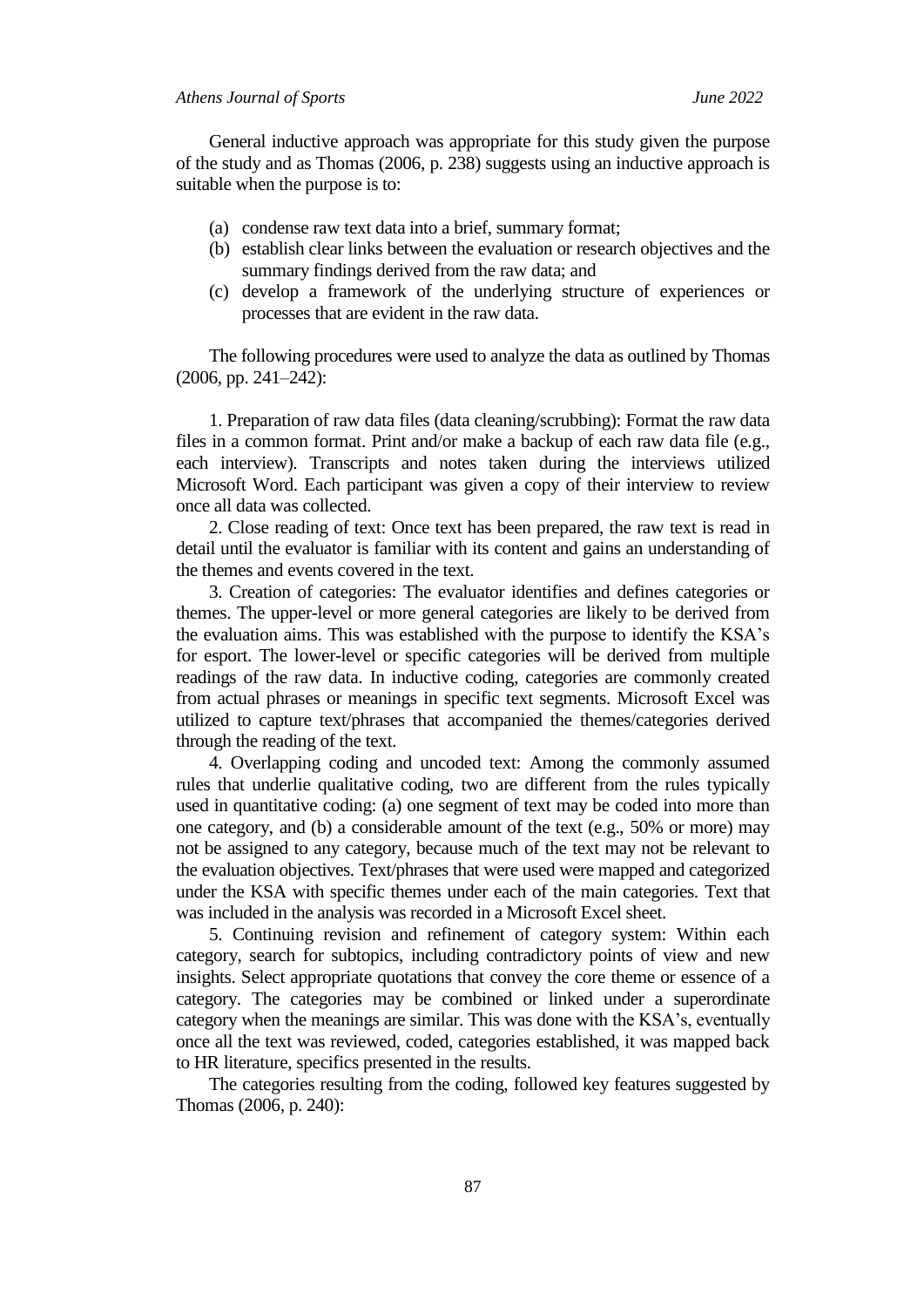1. Category label: a word or short phrase used to refer to the category. The label often carries inherent meanings that may or may not reflect the specific features of the category.

2. Category description: a description of the meaning of the category, including key characteristics, scope, and limitations.

3. Text or data associated with the category: examples of text coded into the category that illustrate meanings, associations, and perspectives associated with the category. Text/phrases/quotes were taken from the interviews and labeled with a theme or category that best captured the essence of what the interviewee was saying as interpreted by the researchers.

4. Links: Each category may have links or relationships with other categories. In a hierarchical category system (e.g., a tree diagram), these links may indicate superordinate, parallel, and subordinate categories (e.g., "parent, sibling" or "child" relationships). Links are likely to be based on commonalities in meanings between categories or assumed causal relationships. The hierarchical category system was the KSAs in which the raw data was analyzed with emerging themes being categorized under one of these general themes.

5. The type of model in which the category is embedded: The category system may be subsequently incorporated in a model, theory, or framework. Such frameworks include an open network (no hierarchy or sequence), a temporal sequence (e.g., movement over time), and a causal network (one category causes changes in another). To be consistent with the inductive process, such models or frameworks represent an end point of the inductive analysis. They are not set up prior to the analysis. It is also possible that a category may not be embedded in any model or framework. As a result of reviewing the literature and given that the purpose of inductive analysis is based on the experiences of the evaluators, it was clear once the analysis was finished and categories established, that the results could be supported and mapped back to HR literature. Specifically, this is due to the experience that one of the researchers has in developing HR policy, HR curriculum, and HR programs.

As Thomas explained, the intended outcome of the process for inductive analysis is to create a summary of categories that the evaluators' view represents the key aspects of the themes identified in the raw data in relation to the purpose of the study. For the purposes of this study, and consistent with Marshall and Rossman (1999), the transcribed interviews of the 25 participants were analyzed for emerging domains/topics, key themes and processes, interpretations, nonoverlapping components and the trustworthiness of findings (Marshall and Rossman, p. 154). The next step was to code the data by categorizing/labeling the words or phrase provided, set context for the category, establish links of the phrases to the category and ensure consistency with the coding (Marshall and Rossman, pp. 155–157). Results of the analysis are presented below.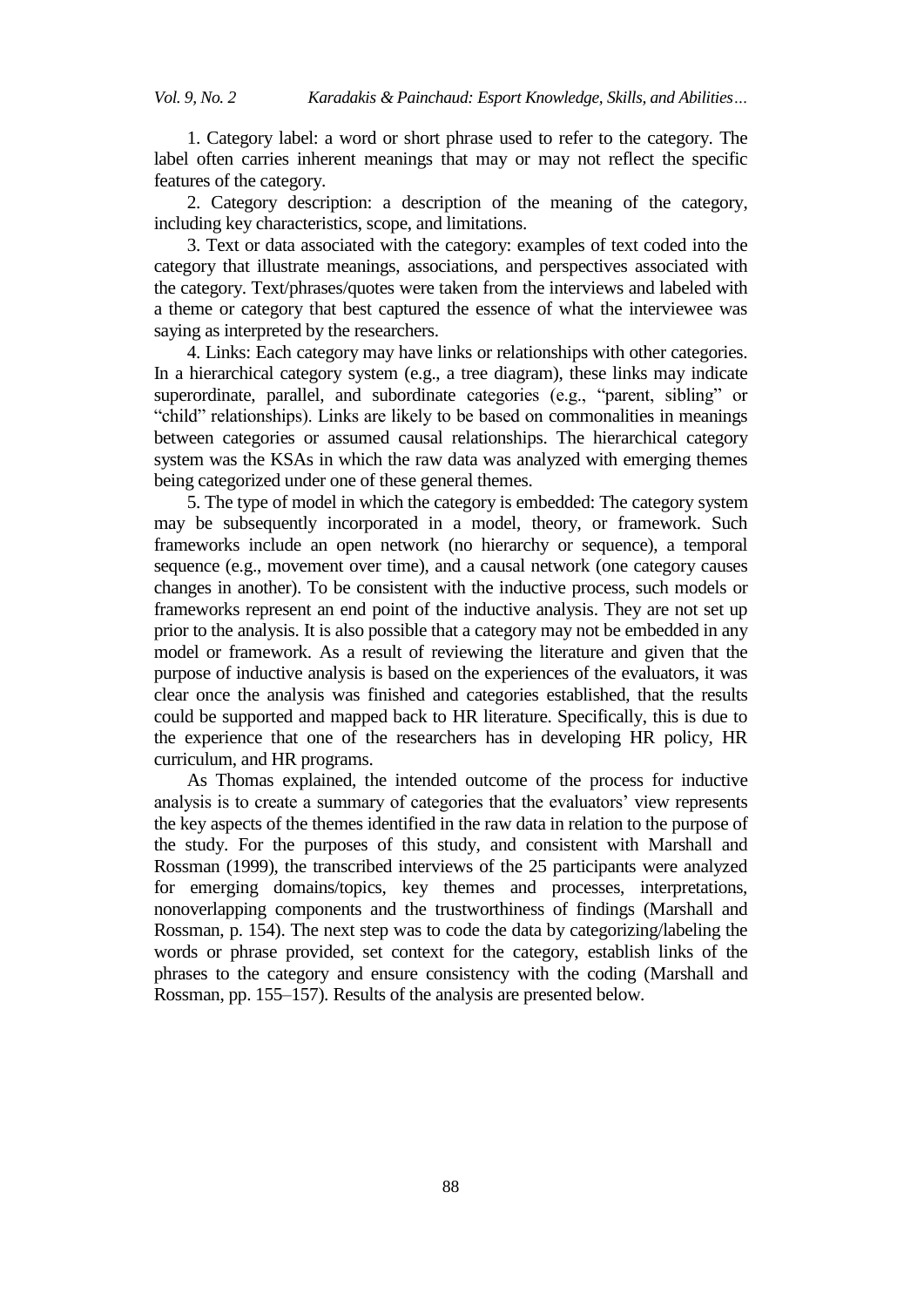#### **Results**

The purpose of the study was to identify the KSAs that students should develop if they want to pursue a career in the esport industry. For more than four decades, formal research efforts have transpired focusing on the knowledge, skills, abilities, and competencies that individuals should possess in order to be successful in various fields of work. During this time, higher education and educational foundations have engaged in several initiatives for the knowledge development of these skills by utilizing various experiences integrated throughout the curricula (Spady 1977, Lumina Foundation for Education 2011, Bell 2012, Bradley et al. 2012, Hart Research Associates 2015, Finley 2021).

While several industries have established certifications for professionals, with the turn of the  $21<sup>st</sup>$  century, many of these certifications expanded beyond the technical competencies of the discipline to include the behavioral competencies. During this time, the Society for Human Resource Management (SHRM) had a well-established credentialling program for human resource (HR) professionals. In 2011, SHRM commenced its research project involving thousands of HR professionals and organizations' senior leadership worldwide to identify critical HR competencies. The result of that project is the SHRM Body of Knowledge and Competency<sup>™</sup> (BoCK). The BoCK identifies eight behavior competencies and three technical competency domains that are made up of fifteen HR functional areas, five per domain.

Behavioral competencies:

- 1. Leadership: Leadership and Navigation, & Ethical Practice.
- 2. Business: Business Acumen, Consultation, & Critical Evaluation.
- 3. Interpersonal: Relationship Management, Communication, & Global & Cultural Effectiveness.

HR Domains and functional areas:

- 1. People: HR Strategic Planning, Talent Acquisition, Employee Engagement & Retention, Learning & Development, & Total Rewards.
- 2. Organization: Structure of the HR Function, Organization Effectiveness  $\&$ Development, Workforce Management, Employee & Labor Relations, Technology Management.
- 3. Workplace: HR in the Global Context, Diversity & Inclusion, Risk Management, Corporate Social Responsibility, US Employment Law & Regulations.

For the purposes of this study, the SHRM BoCK was used as a reference for identifying K, S, A, and competencies. As recommended by Thomas (2006) the transcribed interviews of the 25 participants were analyzed for emerging domains/ topics, key themes and processes, interpretations, nonoverlapping components and the trustworthiness of findings. The next step was to code the data by categorizing/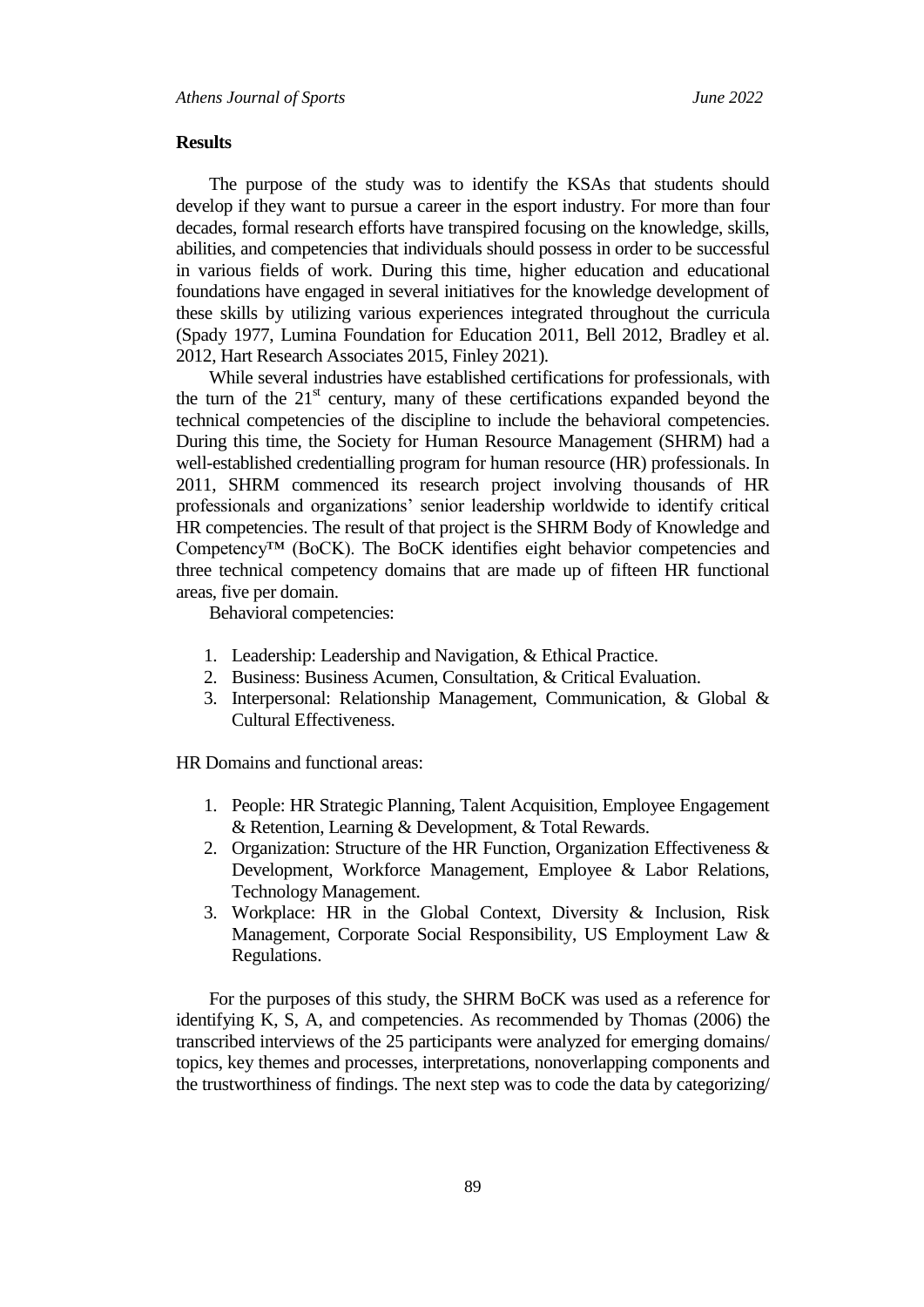labeling the words or phrase provided, set context for the category, establish links of the phrases to the category and ensure consistency with the coding.

It became apparent when establishing the domains and key themes that there were two broad categories: general, broad integrative competencies and internal esport organization skills.

The general, broad integrative competency categories that emerged were in alignment with the SHRM BoCK. The common themes that emerged, regardless of discipline (functional area) or industry fell into the following clusters:

- 1. Business Acumen and Strategic Approach
- 2. Critical Evaluation and Analytical Skills
- 3. Effective Communication
- 4. Global and Cultural Orientation
- 5. Human Relations Skills
- 6. Leadership
- 7. Legal and Ethical Practices
- 8. Relationship Management
- 9. Research and Creative Problem Solving
- 10. Technology Management

Figure 2 shows the importance of the 10 clusters based on participant interviews in terms of how frequent they were mentioned.

**Figure 2.** *Dominant Themes from Interviews*



Business Acumen and Strategic Approach was identified by 24 of the 25 participants as a key competency required of individuals embarking on an esport career. The key characteristics to this cluster are knowledge of functional area relationships, business and competitive awareness, business analysis, strategic alignment, and assessment of resources. Participants identified themes and descriptors inclusive of understanding organizations' infrastructure, business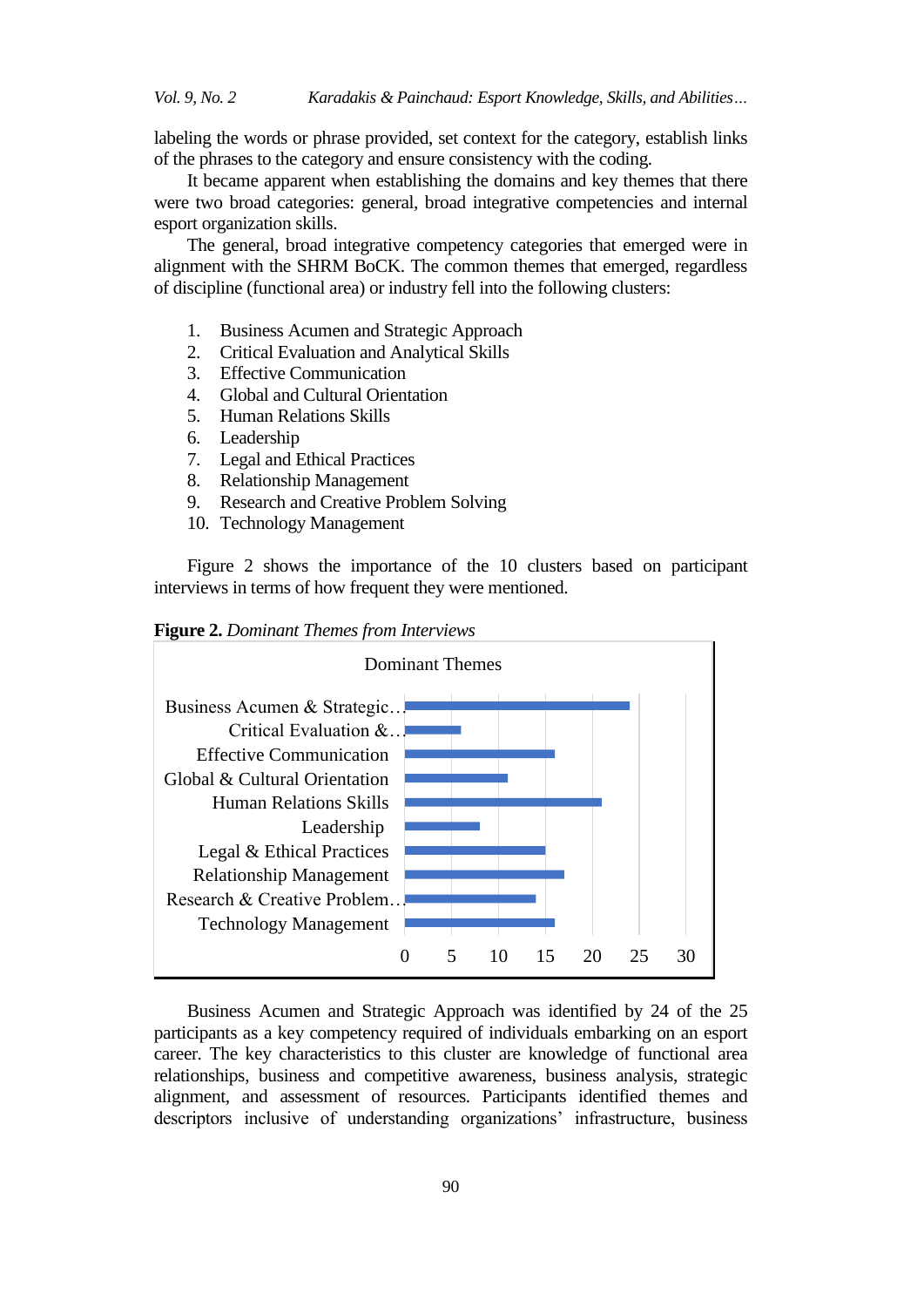processes, financial management, mission, vision, values, business ecosystem and structure, evolution of the industry, industry knowledge, application and interpretation, external environment, an entrepreneurial mindset, business plans, principles of management, principles of marketing, sales management, operations management, ins and outs of gaming industry, and competitive analysis.

Of the 25 participants, 21 identified Human Relations Skills as a key competency for esport employees. This cluster is characterized by lifelong learning; interpersonal skills; character traits such as motivation, adaptability, reliability, and responsibility; personal/professional manners and development; and emotional intelligence. Interviewees provided descriptors such as flexibility, adaptability, working under pressure, tenacity, self-starters, self-motivated, self-awareness, time management, accountability, grit/endurance, genuine/authentic, passion, discipline, consistent, work ethic, coachable, soft skills, human relation skills, professionalism, need to be able to work with people, and utilize emotional intelligence.

Relationship Management was the third most common cluster with 17 of the 25 participants identifying it as a key competency. This competency is inclusive of networking, relationship building, teamwork/team membership, conflict management, consulting process, and negotiations. Descriptors provided by the participants included networking, player support, building relationships, partnership activation, community building, coaching, teamwork, team management, conflict resolution, and socialization.

Effective Communication tied for fourth most common cluster with 16 of the 25 participants identifying it as a key competency. In context of the organization, effective communication is focused on the exchange of organizational information as well as active listening. The interviewees highlighted the importance of active listening along with appropriate use of industry terminology; one participant indicated written and verbal communication is a skill that is essential; it is about making sure everyone is on the same page and striving for the same goal.

Also in fourth position is Technology Management with 16 of 25 participants identifying it as a key competency. Technology management encompasses general technology proficiencies, hardware, software, cybersecurity, and document management. Interviewees cited several applications and softwares such as Adobe, coding excel, streaming (i.e., Twitch, YouTube), casting, programming/game engines, as well as being aware of and the ability to adapt and quickly come up to speed on emerging esport applications (i.e., Discord).

Legal and Ethical Practices came in at sixth position with 15 of 25 participants identifying it as a key competency. Components of legal and ethical practices include domestic and international law, current and proposed legislation and regulations, personal and professional integrity, code of conduct, and being an ethical agent. Esport is an emerging industry and as such there are limited laws and regulations. Additionally, esport operates in a global market with limited borders. Employees in esport need to have a working knowledge of the General Data Protection Regulation passed by the European Union in 2016 and implemented in 2018 which deals with eight key areas including data sharing, data transfers, data breaches, accountability, and legality of processing. As the industry evolves more regulations and laws will be enacted. The interviewees identified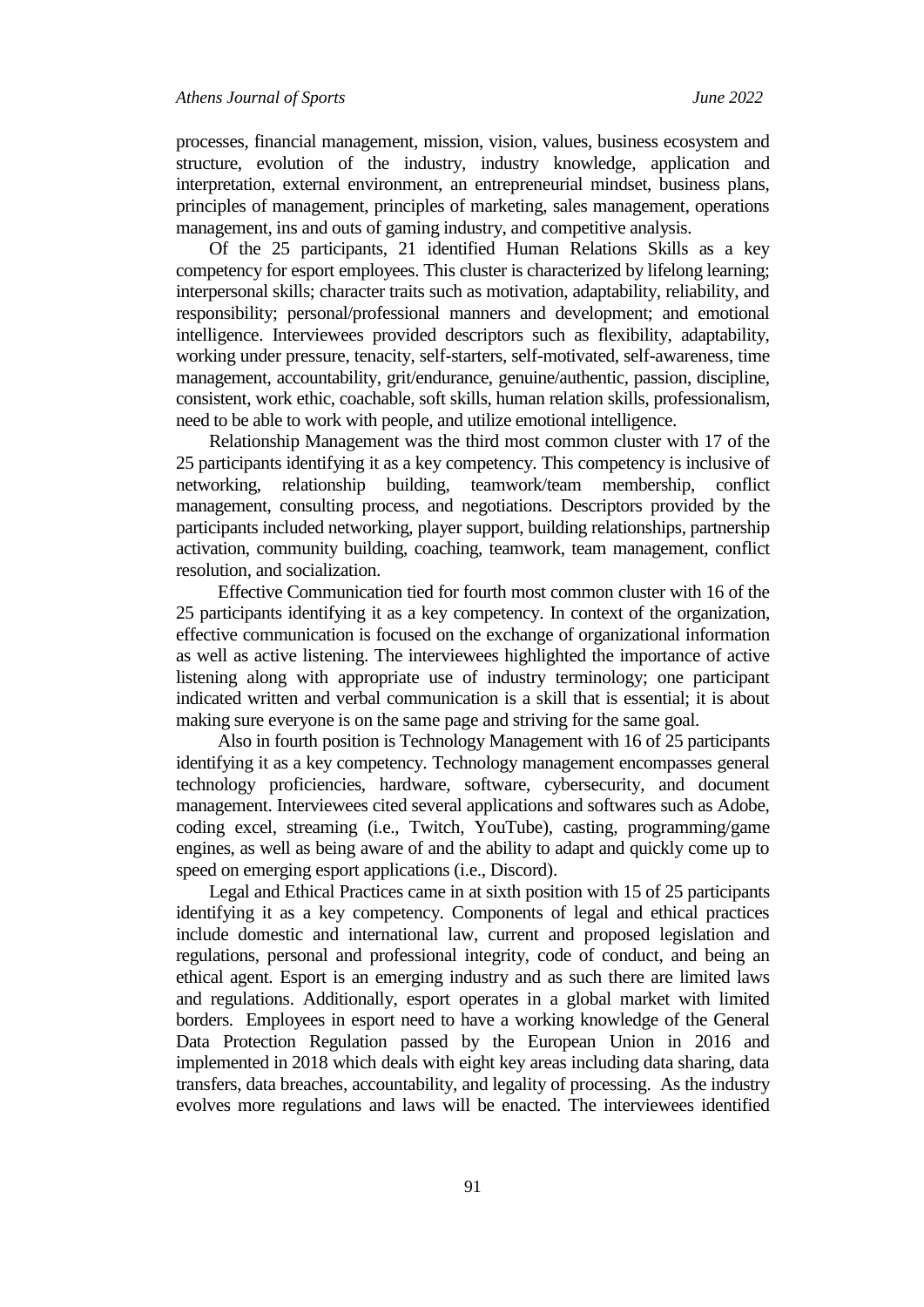issues dealing with contracts, amateurism, governance, and legal liability which will come to the forefront.

Research and Creative Problem Solving was identified by 14 of the 25 participants. The themes and descriptors included being able to access subject matter experts (SMEs), decision making and creative problem-solving process, ability to validate data sources. The participants underscored the importance of possessing well developed problem solving and critical thinking skills along with proficient research and analytical skills.

Global & Cultural Orientation was a key competency for 11 of the 25 participants. This competency includes operating in a diverse workplace, operating in a global environment, and advocating for diverse and inclusive workplace. Diversity, equity, and inclusion practices were highlighted as important aspects of the esport industry. Additionally, concerns about access for underrepresented groups and a respectful work environment were expressed. Finally, the focus of health and wellness was underscored in this competency.

The Leadership competency resonated with 8 of the 25 participants. This competency deals with navigating the organization, communicating a shared vision, managing esport initiatives, engaging in change management, and influencing the direction of the organization. The interviewees noted several of the components as well as goal setting and trait leadership.

Critical Evaluation and Analytical Skills was identified by 6 of the 25 participants. Themes and descriptors included statistical principles, data measurement tools, and data analysis tools. While this cluster scored the lowest of all, there is a fine line between it and Research & Creative Problem Solving.

Further refined for esport careers, three internal domains emerged comprised of discipline specific/technical KSA and competencies. The three internal domains correlate to the three common elements in any organization: people, structure, and goals (Robbins et al. 2015, p. 5). Figure 3 depicts the number of participants cited items that fit the internal domains. There were 22 of the 25 participants who identified aspects of organization goals; 14 of 25 participants who identified aspects of people; and all 25 participants identified aspects of organization structure.

- 1. People
	- a. Employee recruitment, engagement, retention
	- b. Learning and Development
	- c. Diversity, Equity, & Inclusion (DEI)
	- d. Employee & Labor relations
- 2. Structure
	- a. Technology Infrastructure
	- b. Risk Management
	- c. Organizational effectiveness & innovation
	- d. Functional Discipline acumen & structure
	- e. Product and/or Service knowledge & skills
- 3. Goals
	- a. Alignment with the organization mission, vision, values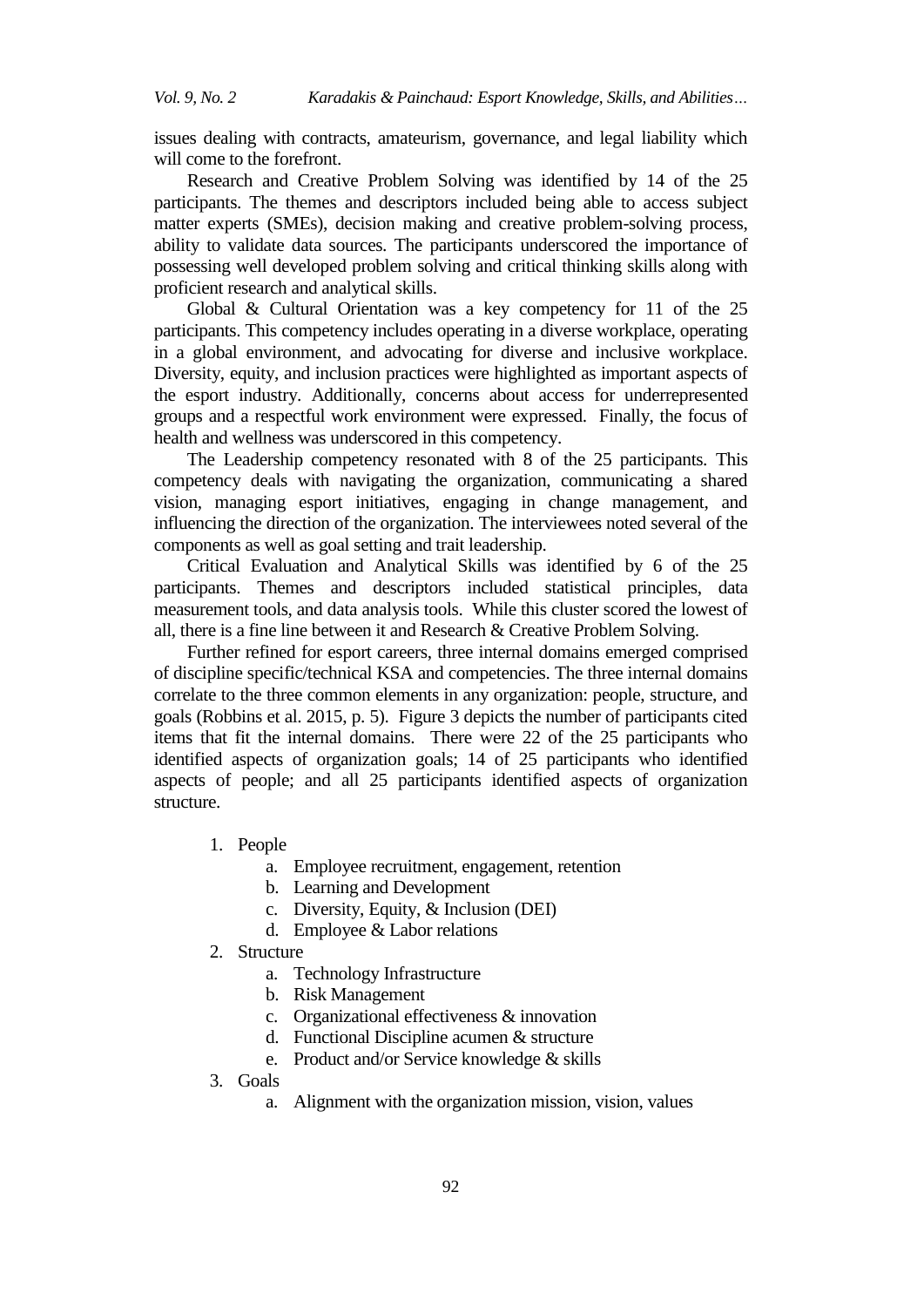- b. Alignment with laws and regulations
- c. Corporate Social Responsibility





Figure 4 is the breakdown of the Goals domain which includes three functional dimensions as key knowledge areas: corporate social responsibility identified by 4 participants; alignment with laws and regulations were included with 11 of the interviewee's comments; and 22 interviewees identified alignment with the organization's mission, vision, and values.





Corporate social responsibility (CSR) is assessed in three groups: economic, environmental, and social. Economic ties to ROI, profits, monetary flows, jobs created and supplier relations. Environmental deals with carbon footprint, pollutants emitted, recycling and reuse, water/energy use and product impacts.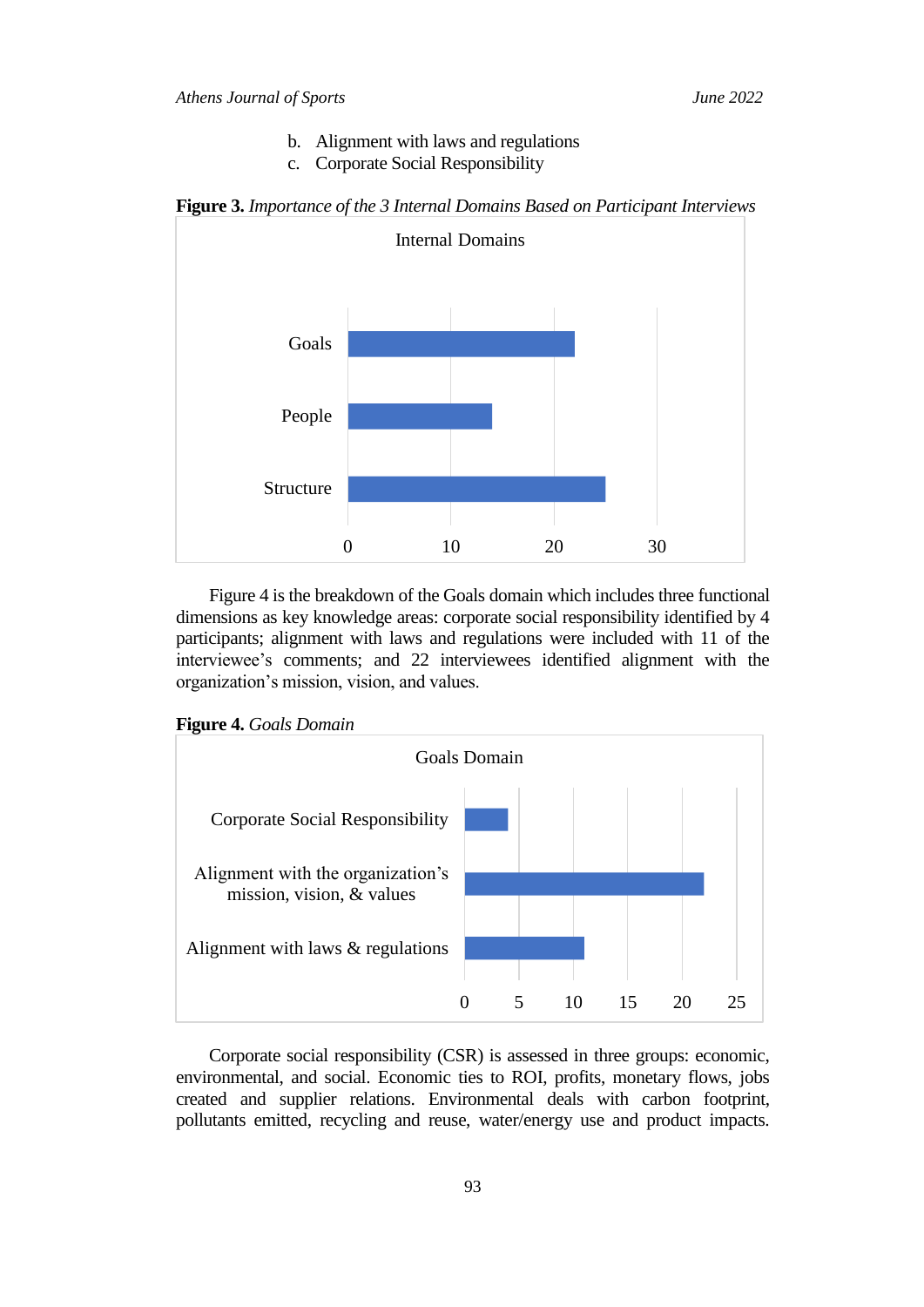Finally, social deals with health/safety record, community impacts, human rights/ privacy, product responsibility, and employee relations. While CSR was not seen as a critical dimension, as esport evolves through the industry life cycle, it will become more important.

Alignment with the organization's mission, vision, and values interviewees identified the components such as the esport business, industry knowledge, esport history, and innovation. The drill down for alignment with laws and regulations, participants identified governance, legal issues, and contracts.

Figure 5 illustrates the breakdown of the People domain which includes four functional dimensions as key knowledge areas: learning and development; diversity, equity, and inclusion (DEI); employee recruitment and engagement; and employee and labor relations. The technical area of learning and development was the most frequently mentioned, 11 of 25 participants, key knowledge area. Diversity, equity, and inclusion (DEI) was mentioned by 4 of the 25 participants. Identified by 2 of the 25 were both employee recruitment, engagement, and retention and employee and labor relations.

**Figure 5.** *People Domain*



Learning and development included the components of applied learning, gaining esport industry experience, general work environment experience, internships, experiential learning, and gamification of esport learning to better prepare students for the work environment. Employee recruitment, engagement, and retention tied to career preparation and development, resumes, interviewing, and applying for jobs. Employee and labor relations requires an understanding of labor contracts. Diversity, equity, and inclusion (DEI) was underscored by participants as the need for people entering the esport industry to have a sensitivity to DEI issues and develop strategies to positively navigate the issues in the workplace.

Under the structure domain, there are five broad technical areas: functional discipline acumen and structure; organization effectiveness and innovation;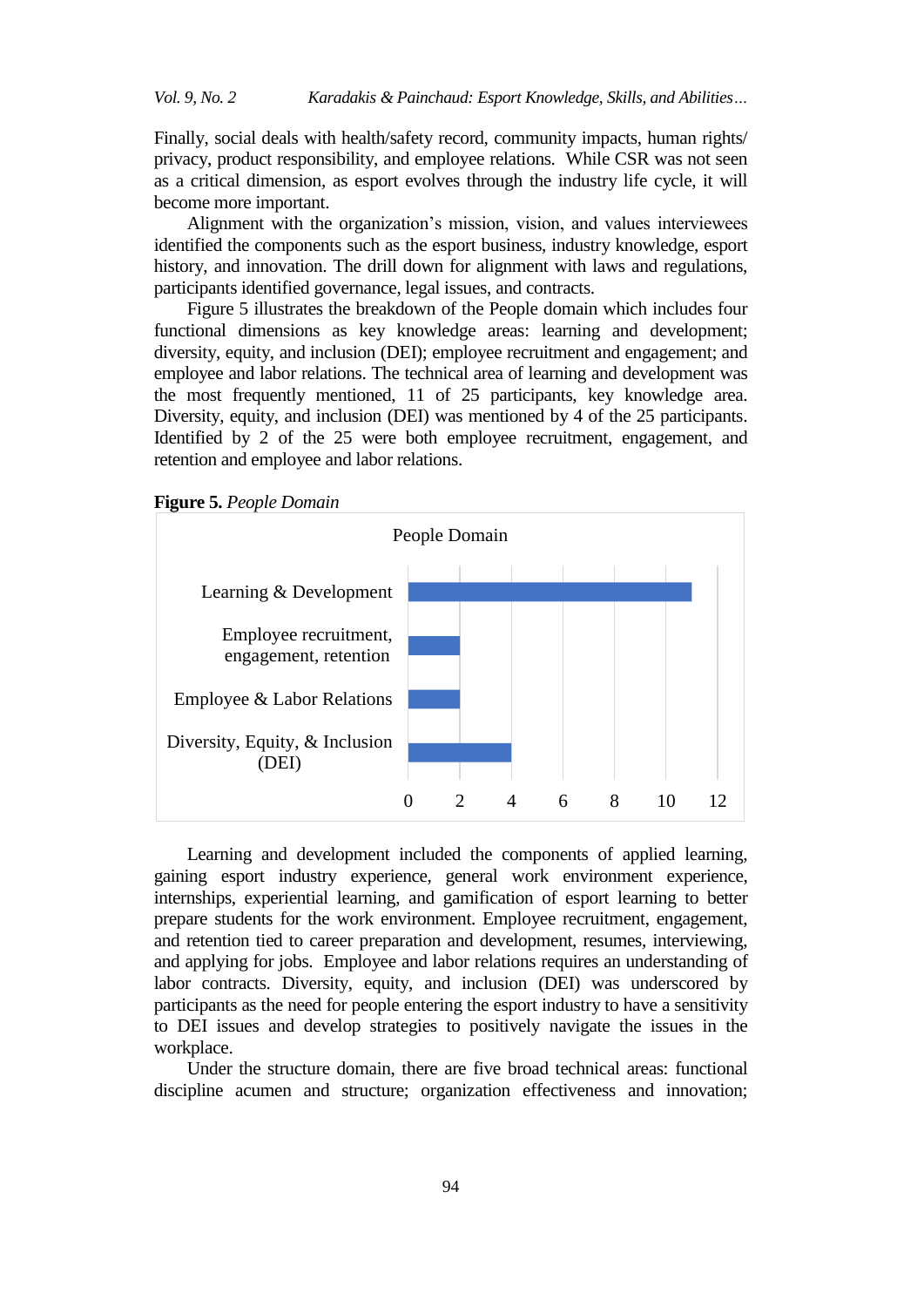product and/or service knowledge and skills; risk management; and technology infrastructure. (See Figure 6.)





Functional discipline acumen and structure was identified by 24 of the 25 interviewees as essential technical skill area. This category includes working knowledge, skills, and abilities in the following noted infrastructure components: sales, player management, consumer behavior, customer service, operations/ projects/event management, hosting events, broadcasting/shout casting, game design & development, emerging technologies, digital marketing/social media marketing, SEO/SEM, finance/revenue, and sponsorships.

Technology infrastructure was the second critical technical skill area expressed by 13 of the 25 participants. Working knowledge, skills, and abilities of key technology areas such as capacity/capability for game design/development, streaming, content creation, Twitch, cloud computing, programming, Discord, software engineers, IT issues, YouTube, boosting, OBS, and new applications were indicated by the interviewees as integral to success in the esport industry.

The product and/or service knowledge and skills technical area was identified by 10 of the 25 participants. This requires knowledge, skills, and abilities to enable the employee to understand the ins and outs of proposals, sponsorships, esport betting/gambling, loot boxes and monetization.

Organization effectiveness and innovation deals with the alignment of people, structure, and goals to ensure optimum operation of the organization. Nine out of 25 participants highlighted this technical area citing the need for understanding and sensitivity in the areas of diversity, equity, and inclusion; health and wellness; the organization structure and business operations, along with best management practices as integral to success.

The least frequently noted functional area, identified by 6 of the 15 participants, was risk management. It is critical that individuals entering the esport industry have an understanding and continue to develop knowledge in this area. Key components of this functional area include compliance and regulations within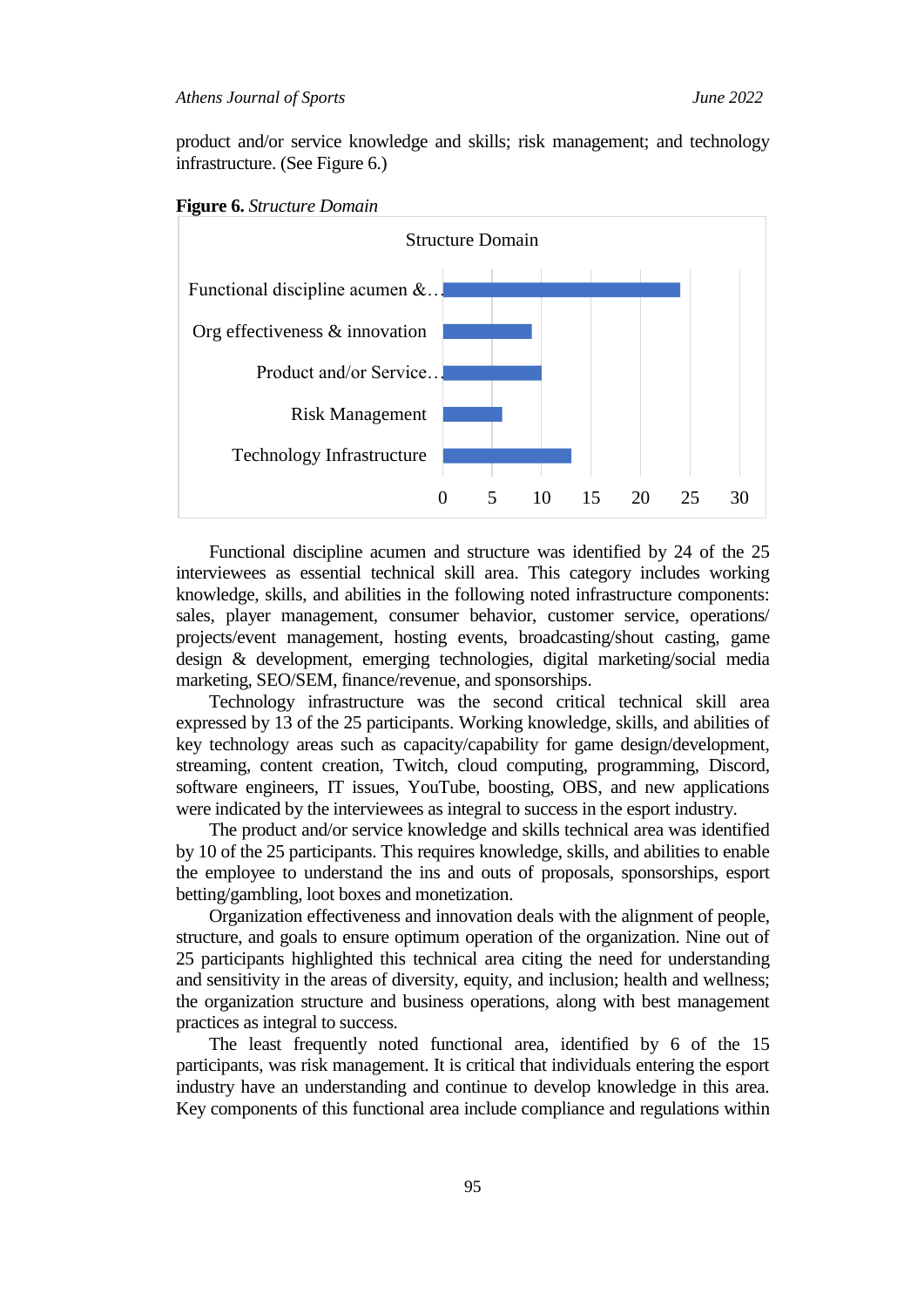the industry; managing liability – organization, application, and individual; the implications of discrimination and how it manifests itself; cybersecurity and malware, along with other potential risks to the business.

## **Discussion**

The esport industry is in the introductory phase. As such, there are many unknowns, the current operation of this industry will be fundamentally different as it grows and develops. To that end, the purpose of this study was to shed light, and identify knowledge, skills, and abilities someone should develop should they seek to explore the esport industry. One of the main drivers of the changes will be technology advancement and how these interfaces with the development of the esport industry.

An inductive approach was used to analyze the data resulting in themes. The scrubbed, formatted data was analyzed independently by an evaluation team; specific themes were developed that captured core messages reported by participants (Strauss and Corbin 1998). As a result, ten common themes appeared: Business Acumen and Strategic Approach (24); Human Relations Skills (21); Relationship Management (17); Effective Communication (16); Technology Management (16); Legal and Ethical Practices (15); Research and Creative Problem Solving (14); Global and Cultural Orientation (11); Leadership (8); and Critical Evaluation and Analytical Skills (6). Additionally, requisite esport specific KSAs and competencies aligned with three broad organization categories: People (14), Structure (25), and Goals (22). The results and categories of the current study are supported by previous studies regarding what employers desire in recent grads (Seidman and Bradley 2002, pp. 15–16) and an extensive global study conducted by SHRM (Society of Human Resource Management) to develop its BoCK™ (Body of Competency & Knowledge) for Human Resource professionals (SHRM 2018).

Results of the current study as it relates to gaining experience and problem solving is supported by the work of Banta (2007) that discusses students need to be able to show they can adapt to various situations and unanticipated situations. Given how new esport is, participants in the current study discussed how it is important that students learn to sink or swim by experiencing esport itself. Numerous participants discussed how when they hire people or have interns and a problem arises, they tell them to figure it out on their own. Therefore, gaining esport experience is important to develop problem-solving skills. This is further supported by the work of Seidman and Bradley as it relates to developing competencies in various areas. Additionally, as Murray et al. (2021) discussed, esport is in a position to have curriculum built around it, and as the themes/results of the current study suggest, esport offerings can also be embedded into traditional courses as participants identified KSA and competencies established by SHRM BoCK. Given the need to develop KSA, experience is a sought-after attribute and as Murray et al. (2021) suggest developing curriculum and embedding esport in traditional courses provides students the opportunity to engage in projects focused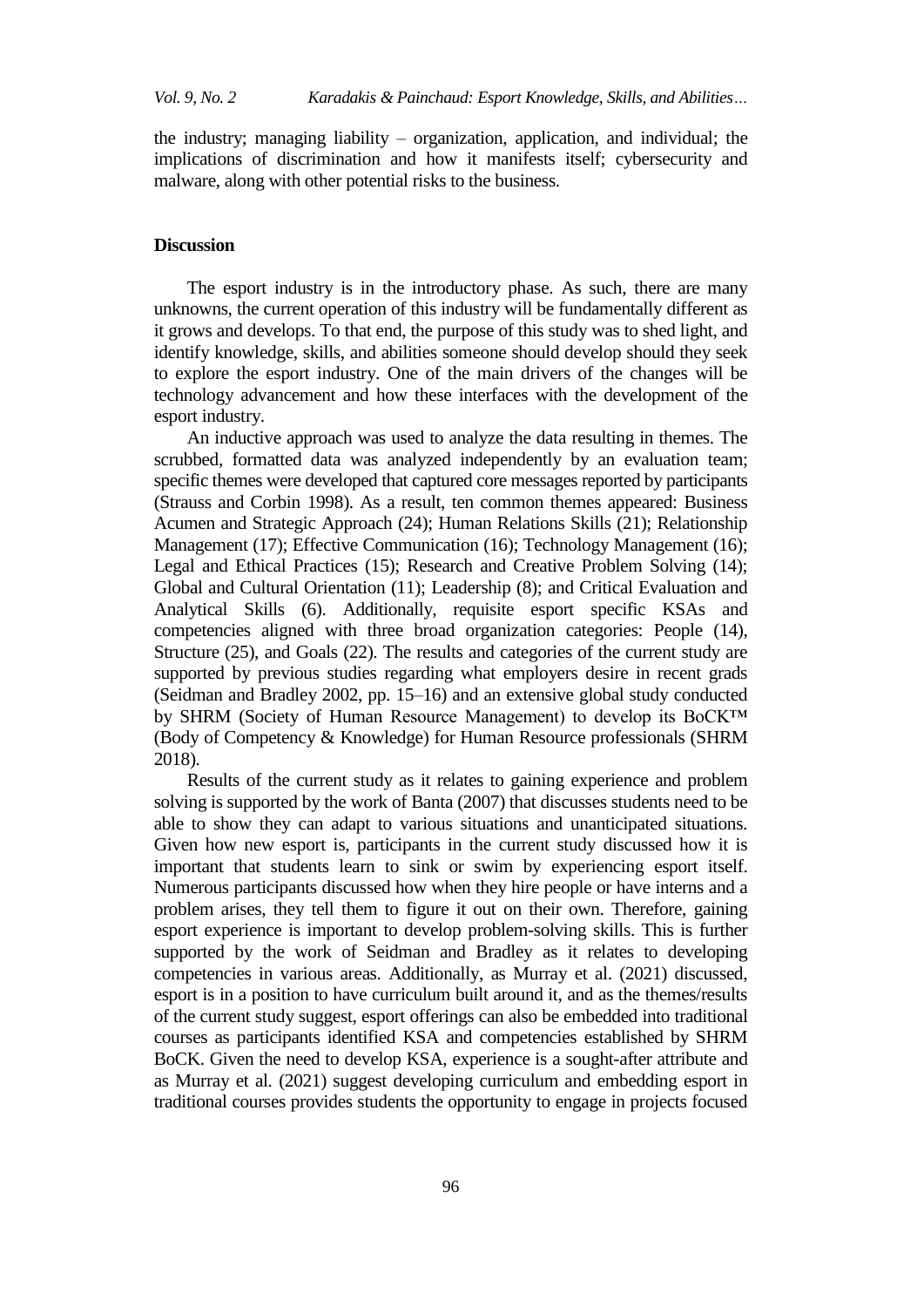on the esport ecosystem gaining exposure to skills and knowledge that rely on as Hedlund et al. (2021) identified as traditional and unique career opportunities.

Results of our study support previous research (Wilkie 2019b, Hart Research, 2015, Lumina Foundation for Education 2011) that college students seeking to enter the esport industry need to develop hard and soft skills. Therefore, curriculum does not necessarily need to be new for esport if the outcomes of existing courses address these gaps identified by participants and employers. Curriculum and programs need to be developed in which esport industry (specialized knowledge, broad, integrative knowledge, intellectual skills, civic learning, applied learning) are esport context specific to achieve this notion discussed by Hedlund et al. (2021). That is, esport careers are emerging that are being filled by traditional sport careers, but also unique to esport. As the interviewees discussed, and an important contribution from the current study, participants identified there is a gap in these areas (professionalism/work ethic, oral/written communication, critical thinking/ problem-solving, teamwork/collaboration, leadership, career management, and global/intercultural fluency), that they have people that either know esport but do not understand business/ management, or they know business/management and do not understand esport, results similarly reported and corroborated by the current study to those by Wilkie 2019d).

As previous research that outlines the needs for skills that can be developed through applied learning, those seeking to enter the esport space or develop programs should seek out experience in the industry. A sentiment shared by many of the participants. Therefore, curriculum should be developed in which hands-on learning occurs, this can be in small forms like learning to stream esport content, to hosting small, esport events at a local arena, and gradually growing the size of the events. This could help students develop the KSA outlined by the participants of the current study, but also from previous research (SHRM 2018, Wilkie 2019d).

In looking at the low responses related to the areas of diversity, equity, and inclusion, compliance and regulations within the industry, the implications of discrimination and how it manifests itself in esport, can be explained by the barriers to enter the esport space due to toxicity and gender bias reported by Andrews and Crawford (2021). The number of women playing games and participating in esport continues to grow and is estimated to be 49% of gamers in the United States under 30 years old, 30% of women are competitors in esport, and 22% of the global fanbase are female (Andrews & Crawford, 2021). Those wanting to enter the esport industry will need to understand these experiences and make efforts to mitigate. As Andrews and Crawford (2021, p. 40) suggest to address the negative female issues in entering esport "the need for education, awareness, and a rise in numbers of females within these sports, are fundamental to beginning to effect change in misconceptions and biased attitudes and beliefs." This issue was outside the scope of the current study, but warrants additional research for the future.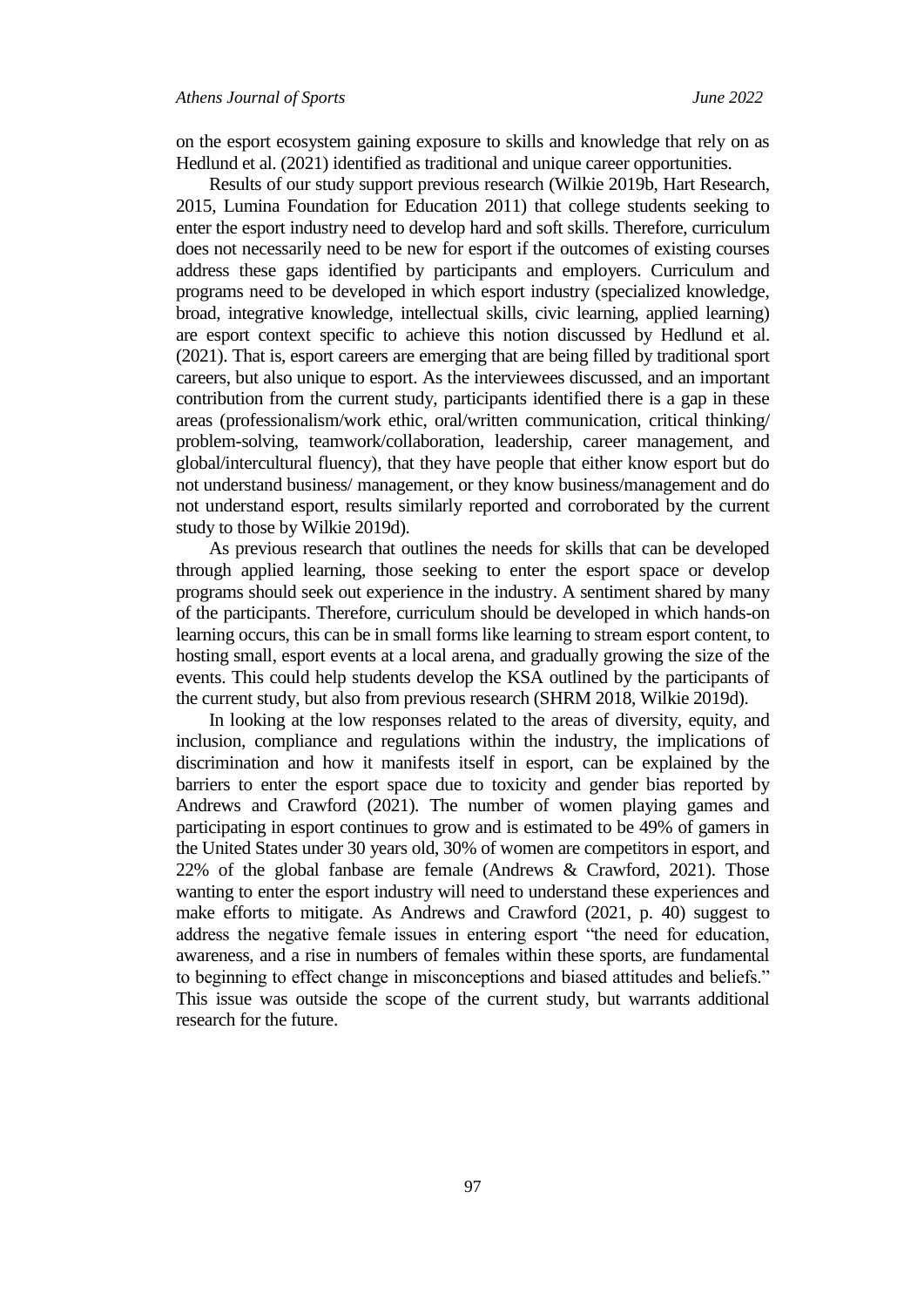#### **Conclusions**

The interviewees identified many characteristics and phrases that aligned with the ten behavioral clusters developed as a result of this study. They were repeatedly underscored as integral to a strong foundation an individual needs to acquire that will allow continuous growth, development, and resiliency in the esport industry. The three internal domains with the twelve functional areas represent the broad-based knowledge, skills, and abilities essential when entering the esport industry. Understanding these functional areas allows the individual to perform in a more collaborative, integrative manner which ultimately benefits the organization overall.

When reviewing the data from the interviews, patterns and emerging themes were found to exist. While they were not identical to the SHRM BoCK there were many similarities and connections. The further delineation of the internal functional areas categorized under the three domains, people, structure, and goals, indicates the foundational technical knowledge, skills, and abilities necessary for success in an esport career.

While an individual requires competencies in traditional workplace knowledge as well as discipline specific, there is an expectation that with industry evolution, functional areas (domains) within esport will continue to emerge. Lifelong learning skills, passion, and a desire to acquire advanced knowledge will be integral to success and sustainability of an esport career.

Ongoing research is recommended, given the introductory phase of the esport industry life cycle, the research provides an initial framework for current KSAs and competencies desired. As the industry evolves, industry innovation, development, and technology advancements may result in a shift in importance of the KSAs and competencies identified. Therefore, it is recommended that more research is done to collect information on KSA from subject matter experts, but also to identify academic institutes that offer programs in order to gain data/perspectives from students. This way comparisons can be made by students in terms of their career preparedness and compared to perspectives from SMEs.

#### **References**

- Andrews SK, Crawford CM (2021) Barriers, issues and similarities among women in esports and similar mixed gender sports: ascertaining common ground. In S Andrews, C Crawford (eds.), *Pathways and Opportunities into the Business of Esports,* 25–46. Hershey, PA.: IGI Global.
- Andrews SK, Michael TB, Williams MA, Lacher LL, Crawford CM (2021) Impact of eSports upon higher education from a faculty perspective: transformational pathways and opportunities. In *Handbook of Research on Pathways and Opportunities into the Business of Esports*, 149–178. IGI Global.
- Banta TW (Ed.) (2007*) Assessing student achievement in general education: assessment Update collections*. San Francisco, CA: Jossey-Bass.
- Bell K (2012) *The pathways project*. Manchester, NH: Southern New Hampshire University, SNHU Innovation Lab.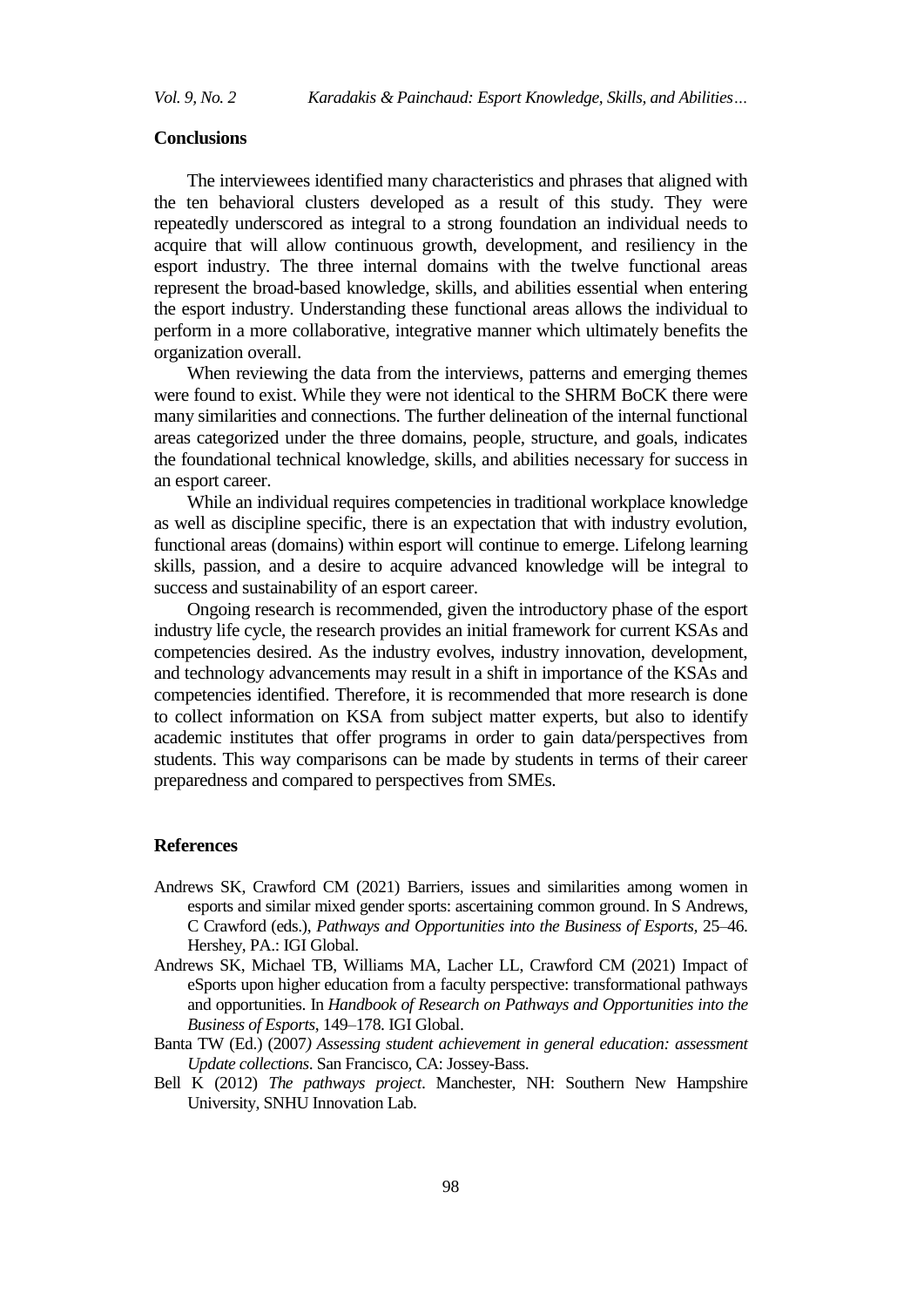- Bloom BS, Hastings JT, Madaus GG (1971) *Handbook on formative and summative evaluation of student learning.* New York, NY: McGraw- Hill.
- Bradley MJ, Seidman RH, Painchaud SR (2012) *Saving higher education: the integrated, competency-based three-year bachelor's degree program.* San Francisco, CA: Jossey-Bass.
- Chikish Y, Carreras M, García J (2019) Esports: a new era for the sports industry and a new impulse for the research in sports (and) economics. In *Sports (and) Economics*, 477–508. FUNCAS.
- Cranmer EE, Han DID, van Gisbergen M, Jung T (2021) Esports matrix: structuring the esports research agenda. *Computers in Human Behavior* 117(Apr): 106671.
- Feffer M (2016, April) HR's hard challenge: when employees lack soft skills. In *HR Magazine.* Alexandria, VA: SHRM.
- Finley A (2021) *How college contributes to workforce success: employer views on what matters most.* Washington, DC: AAC&U.
- Funk DC, Pizzo AD, Baker BJ (2018) Esport management: embracing esport education and research opportunities. *Sport Management Review* 21(1): 7–13.
- Hamari J, Sjoblom M (2017) What is esports and why do people watch it? *Internet Research* 27(2): 211–232.
- Hart Research Associates (2015) *Falling short? College learning and career success. Selected findings from online surveys of employers and college students conducted on behalf of the Association of American Colleges & Universities.* Washington, DC: Hart Research Associates.
- Hedlund DP, Fried G, Smith III RC (Eds.) (2021) *Esports business management*. Human Kinetics.
- Hitmarker (2020) *Esports Jobs*. Available at[: www.hitmarker.net.](about:blank)
- Israel J, Ganoza L, Lee A, Schulz K, Wall M, Sharma B (2022) *Fourth annual esports survey report*. Foley & Lardner LLP. Available at: Foley.com: https://www.foley. com/en/insights/publications/2022/01/fourth-annual-esports-survey-report
- Jang WW, Byon KK (2020) Antecedents of esports gameplay intention: genre as a moderator. *Computers in Human Behavior* 109(Aug): 106336.
- Jenny S, Manning RD, Keiper MC, Olrich TW (2017) Virtual(ly) athletes: where esports fit within the definition of "sport". *Quest* 69(1): 1–18.
- Jenny SE, Keiper MC, Taylor BJ, Williams DP, Gawrysiak J, Manning RD, et al. (2018) Esports venues: a new sport business opportunity. *Journal of Applied Sport Management* 10(1): 8.
- Jin D (2010) Esports and television business in the digital economy. In *Korea's Online Gaming Empire*, 59–79.
- Li R (2017) *Good luck have fun: the rise of eSports*. Simon and Schuster.
- Lumina Foundation for Education (2011, January) *The degree qualifications profile: a user's guide for chief academic officers.* Indianapolis, IN: Lumina Foundation for Education.
- Marshall C, Rossman GB (1999) *Designing qualitative research.* 3rd Edition. Thousand Oaks, CA: Sage Publications.
- Murray J, Pricce EB, Decker S (2021) The mission value of collegiate esports. *The Sport Journal* 22.
- Painchaud MM (2006) *Perceptions of human resource professionals regarding teambased academic service-learning projects in business curriculum.* Dissertation. Graduate School of Argosy University/Sarasota.